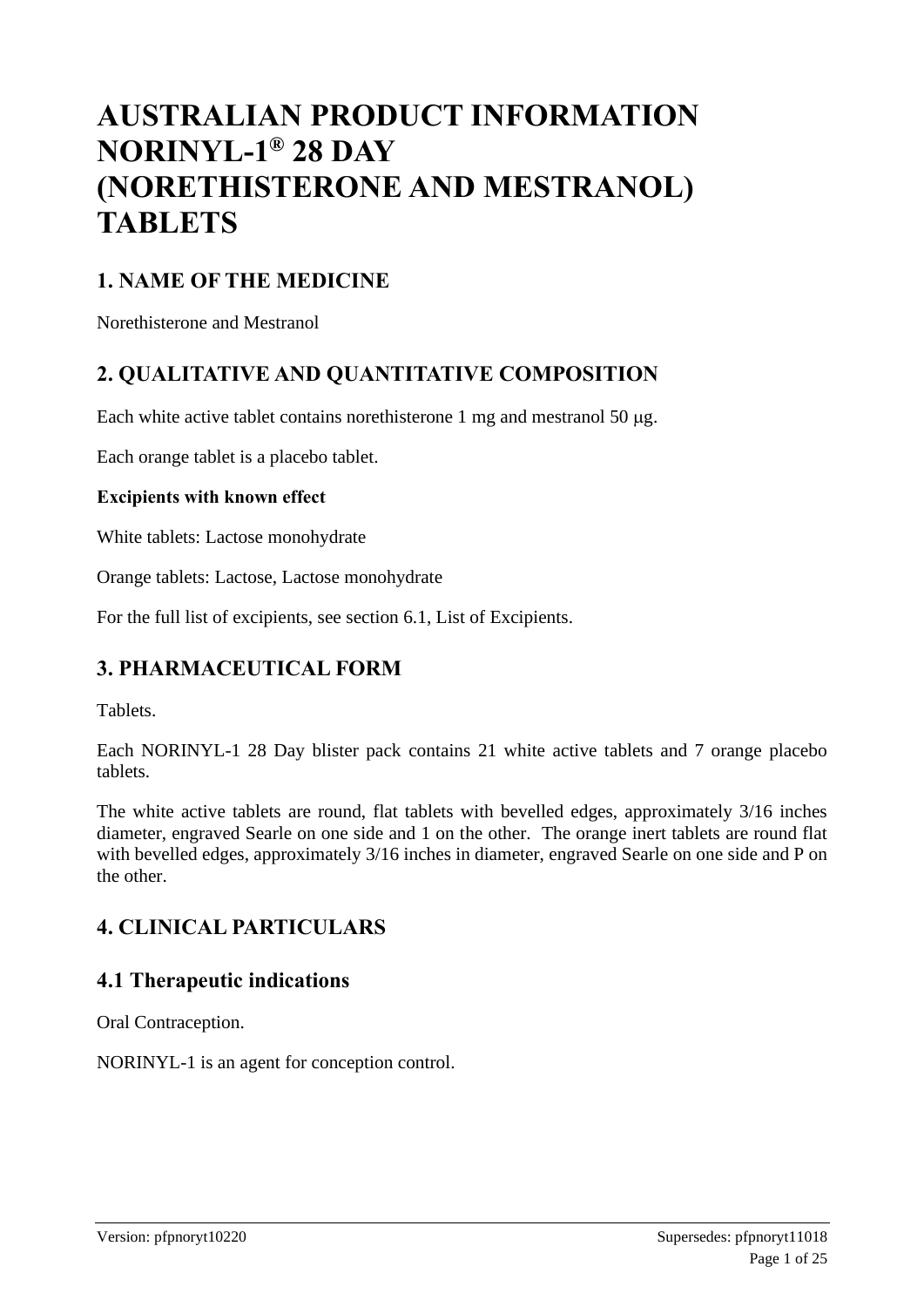# **4.2 Dose and method of administration**

To achieve maximum contraceptive effectiveness, NORINYL-1 28 day must be taken as directed and at daily intervals not exceeding 24 hours. Women should be instructed to take the tablets at the same time every day, preferably at bedtime.

**First Cycle:** On the first day of the menstrual cycle, i.e. the first day of bleeding, the woman is instructed to take a white active tablet corresponding to the day of the week from the green area of the NORINYL-1 28 day pack. Thereafter, one white active tablet is taken daily, following the arrows on the pack, until all 21 white tablets have been taken. The woman should then be instructed to take one orange inactive tablet daily for the next seven days.

Withdrawal bleeding should usually occur within two to four days after the last white active tablet has been taken. The woman should be advised that her first cycle after taking all NORINYL-1 28 day tablets is likely to be shorter than usual, i.e. approximately 23 to 24 days. Thereafter, her cycles should return to normal, approximately 28 days.

The next and all subsequent courses of NORINYL-1 28 day will begin on the day after the last package was completed, even if withdrawal bleeding is still in progress. Each course of NORINYL-1 28 day is begun on the same day of the week as the first course, always beginning with a white active tablet from the green area.

NORINYL-1 28 day is effective from the first day if taken as described above.

**Changing From Another Pill**: If a woman is switching to NORINYL-1 28 day from another 28 day oral contraceptive pack, then all tablets in the current 28 day pack should be finished and NORINYL-1 28 day started on the next day by taking a white active tablet which corresponds to the day of the week, from the green area of the pack. During the first NORINYL-1 28 day cycle, a non-hormonal contraceptive method (other than the rhythm or temperature method), should be used until seven consecutive white active tablets have been taken. During this changeover, a period of shortened duration or no period may occur.

If a woman is switching to NORINYL-1 28 day from a 21 day oral contraceptive pack, then the woman should wait seven days from when the last active tablet was taken from the old pack and start the new NORINYL-1 28 day pack on the eighth day by taking a white active tablet which corresponds to the day of the week, from the green area of the pack.

A non-hormonal contraceptive method (other than the rhythm or temperature method) should be used during the first NORINYL-1 28 day cycle, until seven consecutive white active tablets have been taken.

If transient spotting or breakthrough bleeding occurs, the woman is instructed to continue the regimen since such bleeding is usually without significance. If the bleeding is persistent or prolonged, the woman is advised to consult her physician.

NORINYL-1 28 day can be prescribed postpartum for the non-lactating mother or postabortum as soon as the first normal menstrual period following a normal biphasic cycle occurs. If a further pregnancy is contraindicated for medical reasons, medication with NORINYL-1 28 day must be initiated by the 12th (but not before the 7th) day postpartum, or immediately postabortum or by the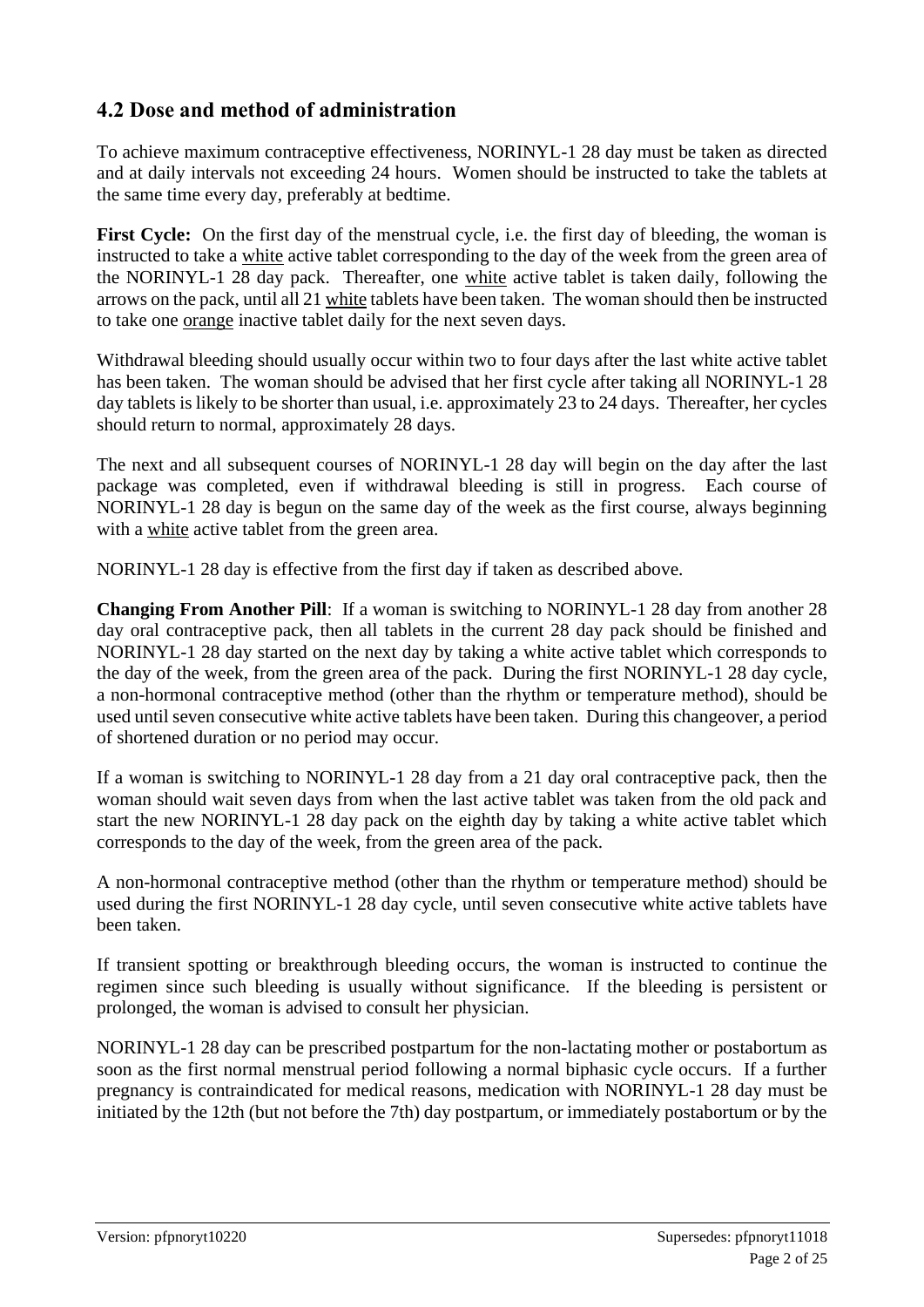5th day postabortum at the latest. When oral contraceptives are administered in the immediate postpartum/postabortum period, the increased risk of thromboembolic disease must be considered.

**Missed Tablets:** If the woman is less than 12 hours late in taking one of her white active tablets, she should take this tablet at once and then take the next one at her usual time. If the woman is more than 12 hours late in taking one of her white active tablets, she should continue to take her tablets daily as usual, ignoring the missed tablet or tablets, but also take extra contraceptive precautions (other than the rhythm or temperature method) for the next seven days. If these seven days extend into the inactive orange tablet section, she should start a new pack on the next day after having taken the last white active tablet from the green section of the current pack (i.e. skip the orange inactive tablets). This will mean that the woman may not have a period until the end of two packs.

However, if the woman misses one or more orange inactive tablets, she will be protected against pregnancy provided she begins the active tablets on the appropriate day.

If the woman has not adhered to the prescribed regimen (missed one or more active tablets or started taking them on a day later than recommended), the probability of pregnancy should be considered at the time of the first missed period before NORINYL-1 28 day is resumed. In the case of the continuous intake of active tablets from two packs of NORINYL-1 28 day (see before), a period should occur at the end of the second pack. If it does not, pregnancy should be ruled out before NORINYL-1 28 day is resumed.

**Concurrent Medication:** If the woman is taking other drugs that may interact with norethisterone or mestranol, she should continue to take her tablets as usual but also employ a non-hormonal method of contraception (other than the rhythm or temperature method) during the time she is taking the interacting medication and continue for seven days after the medication is stopped. If these seven days extend into the inactive orange tablet section, the woman should start a new pack on the next day after having taken the last white active tablet from the green section of the current pack (i.e. skip the orange inactive tablets). This will mean that the woman may not have a period until the end of two packs. If the woman is taking interacting medications on a chronic basis, another method of contraception should be considered.

**Vomiting or Diarrhoea:** Mild laxatives do not impair the effectiveness of NORINYL-1 28 day. If, however, vomiting or diarrhoea occurs during or shortly after the intake of NORINYL-1 28 day, contraceptive reliability may be jeopardised. Tablet taking should not be interrupted, to avoid premature withdrawal bleeding. A non-hormonal method of contraception (other than the rhythm or temperature method) should be employed during the period of vomiting or diarrhoea and continued for seven days following the gastrointestinal upset. If these seven days extend into the inactive orange tablet section, the woman should start a new pack on the next day after having taken the last active tablet from the green section of the current pack (i.e. skip the orange inactive tablets). This will mean that the woman may not have a period until the end of two packs. If the circumstance reducing the effectiveness of NORINYL-1 28 day is protracted, other methods of contraception should be considered.

# **4.3 Contraindications**

NORINYL-1 should not be used in the presence of any of the conditions listed below. Should any of the conditions appear for the first time during the use of NORINYL-1, the product should be stopped immediately.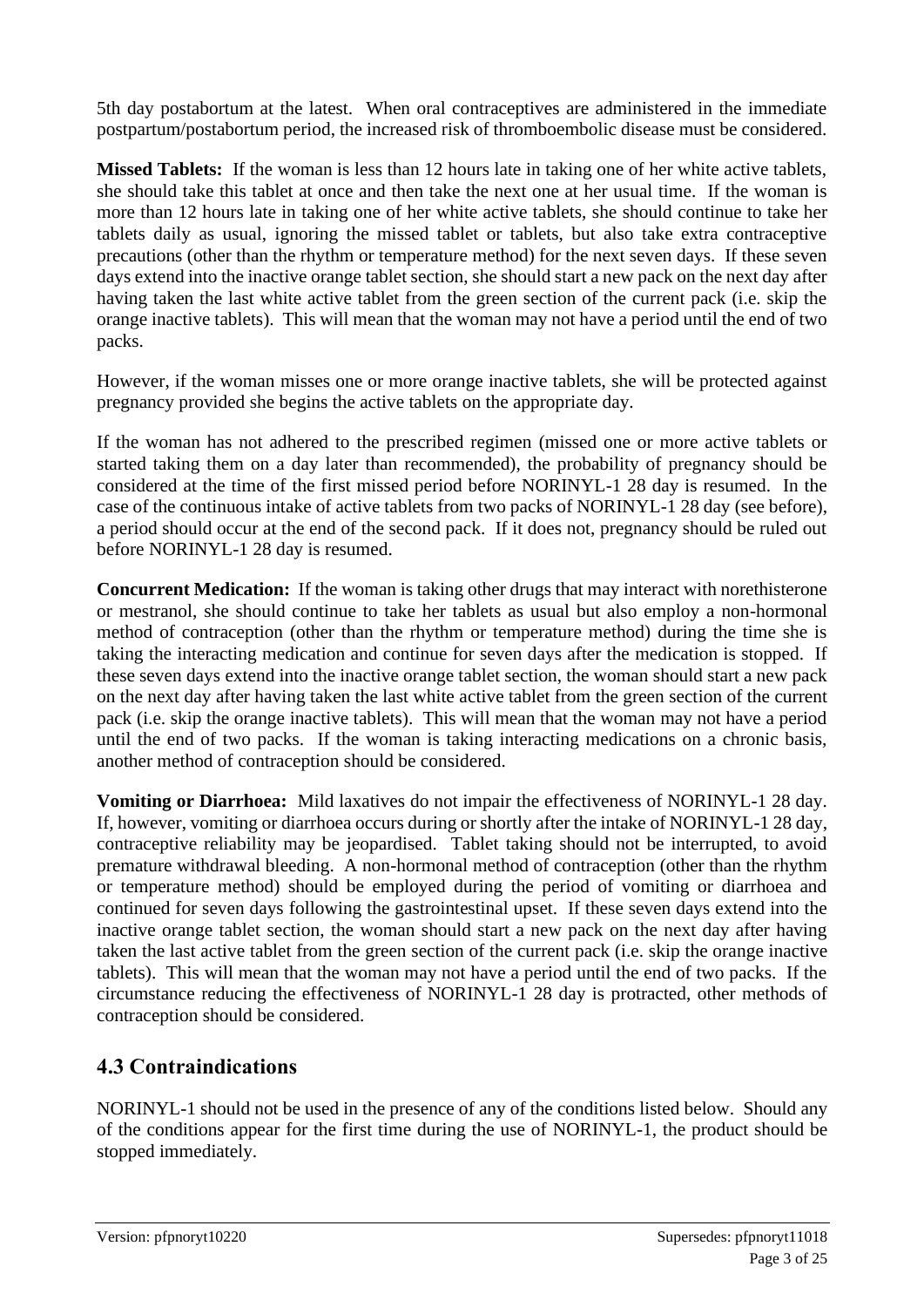- Presence or risk of venous thromboembolism (VTE) (see section 4.4, Special Warnings and Precautions for Use);
	- − Current VTE (on anticoagulants) or history of deep venous thrombosis (DVT) or pulmonary embolism (PE) or other thrombotic disorder;
	- − Known hereditary or acquired predisposition for venous thromboembolism, such as APCresistance (including Factor V Leiden), antithrombin-III-deficiency, protein C deficiency, protein S deficiency;
	- − Major surgery with prolonged immobilisation;
	- − A high risk of venous thromboembolism due to the presence of multiple risk factors.
- Presence or risk of arterial thromboembolism (ATE) (see section 4.4, Special Warnings and Precautions for Use);
	- − Current ATE or history of ATE (e.g. myocardial infarction or stroke) or prodromal condition (e.g. angina pectoris or transient ischaemic attack [TIA]);
	- − Known hereditary or acquired predisposition for arterial thromboembolism, such as hyperhomocysteinaemia and antiphospholipid-antibodies (e.g. anticardiolipin-antibodies and lupus anticoagulant);
	- − Headaches with focal neurological symptoms (such as aura) including haemiplegic migraine;
	- − A high risk of arterial thromboembolism due to multiple risk factors or to the presence of one serious risk factor such as:
		- Diabetes mellitus with vascular symptoms;
		- Uncontrolled hypertension;
		- **Exerce dyslipoproteinaemia;**
		- Sickle cell anaemia.
- Pancreatitis or a history thereof if associated with severe hypertriglyceridemia;
- Presence or history of active hepatic disease as long as liver function values have not returned to normal, history of cholestatic jaundice or pruritis in pregnancy, jaundice with oral contraceptive use, Dubin -Johnson Syndrome, Rotor Syndrome;
- Presence or history of liver tumours (benign or malignant);
- Known or suspected sex steroid-influenced malignancies (e.g. of the genital organs or the breasts);
- Undiagnosed vaginal bleeding:
- Known or suspected pregnancy;
- History of herpes in pregnancy, history of otosclerosis with exacerbations in pregnancy;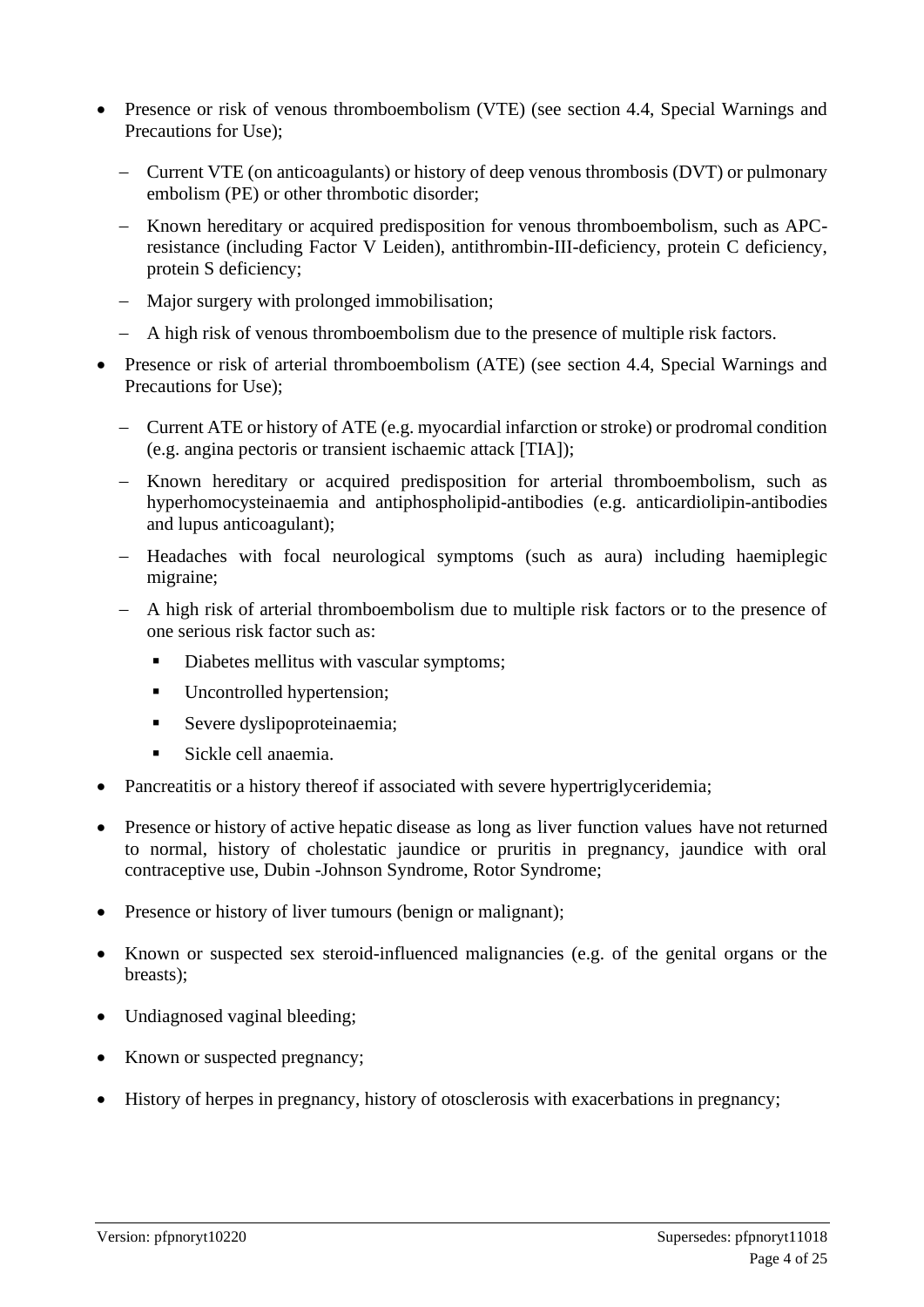- Combined oral contraceptives (COCs) are contraindicated for concomitant use with certain antiviral hepatitis C virus (HCV) medicinal products such as ombitasvir, paritaprevir, ritonavir and dasabuvir (see section 4.4, Special Warnings and Precautions for Use, **Hepatic Neoplasia/Liver Disease/Hepatitis C** and section 4.5, Interactions With Other Medicines and Other Forms of Interactions);
- Hypersensitivity to any of the ingredients contained in NORINYL-1.

# **4.4 Special warnings and precautions for use**

If any of the conditions/risk factors mentioned below are present, the benefits of NORINYL-1 should be weighed against the possible risks for each individual woman and discussed with the woman before she decides to start taking it. In the event of aggravation, exacerbation or first appearance of any of these conditions or risk factors, the woman should contact her doctor. The doctor should then decide whether NORINYL-1 should be discontinued.

### **Circulatory Disorders**

Epidemiological studies have suggested an association between the use of COCs containing ethinylestradiol and an increased risk of venous and arterial thrombotic and thromboembolic events, such as myocardial infarction, stroke, deep venous thrombosis, and pulmonary embolism. These events occur rarely in average-risk women.

For any particular estrogen/progestogen combination, the dosage regimen prescribed should be one which contains the least amount of estrogen and progestogen that is compatible with a low failure rate and the needs of the individual patient.

#### **Venous Thrombosis and Thromboembolism**

The physician should be alert to the earliest manifestations of those disorders (e.g. pulmonary embolism, cerebrovascular insufficiency, cerebral haemorrhage, cerebral thrombosis, coronary occlusion, retinal thrombosis, mesenteric thrombosis). Should any of these occur or be suspected; the medicine should be discontinued immediately.

### *Risk of venous thromboembolism (VTE)*

The use of any COC increases the risk of VTE compared with no use. The women considering using NORINYL-1 should be advised that her VTE risk is highest in the first ever year of use and that there is some evidence that the risk is increased when a COC is re-started after a break in use of 4 weeks or more.

It is important that women understand that VTE associated with COC use is rare in average-risk women. The baseline risk for VTE increases with age, obesity and smoking. The risk in pregnancy (5-20 per 10,000 women over 9 months) and the risk in the post-partum period (45-65 per 10,000 women over 12 weeks) is higher than that associated with COC use. The risk of VTE with the COC is greatest for products containing over 50 µg of ethinylestradiol. Products containing less than 35 µg of ethinylestradiol have a lower risk. It is unknown how the risk of mestranol compares to this. Of the progestagens available, norethisterone is associated with the lowest risk of VTE. The lowest dose of norethisterone tolerated should be prescribed.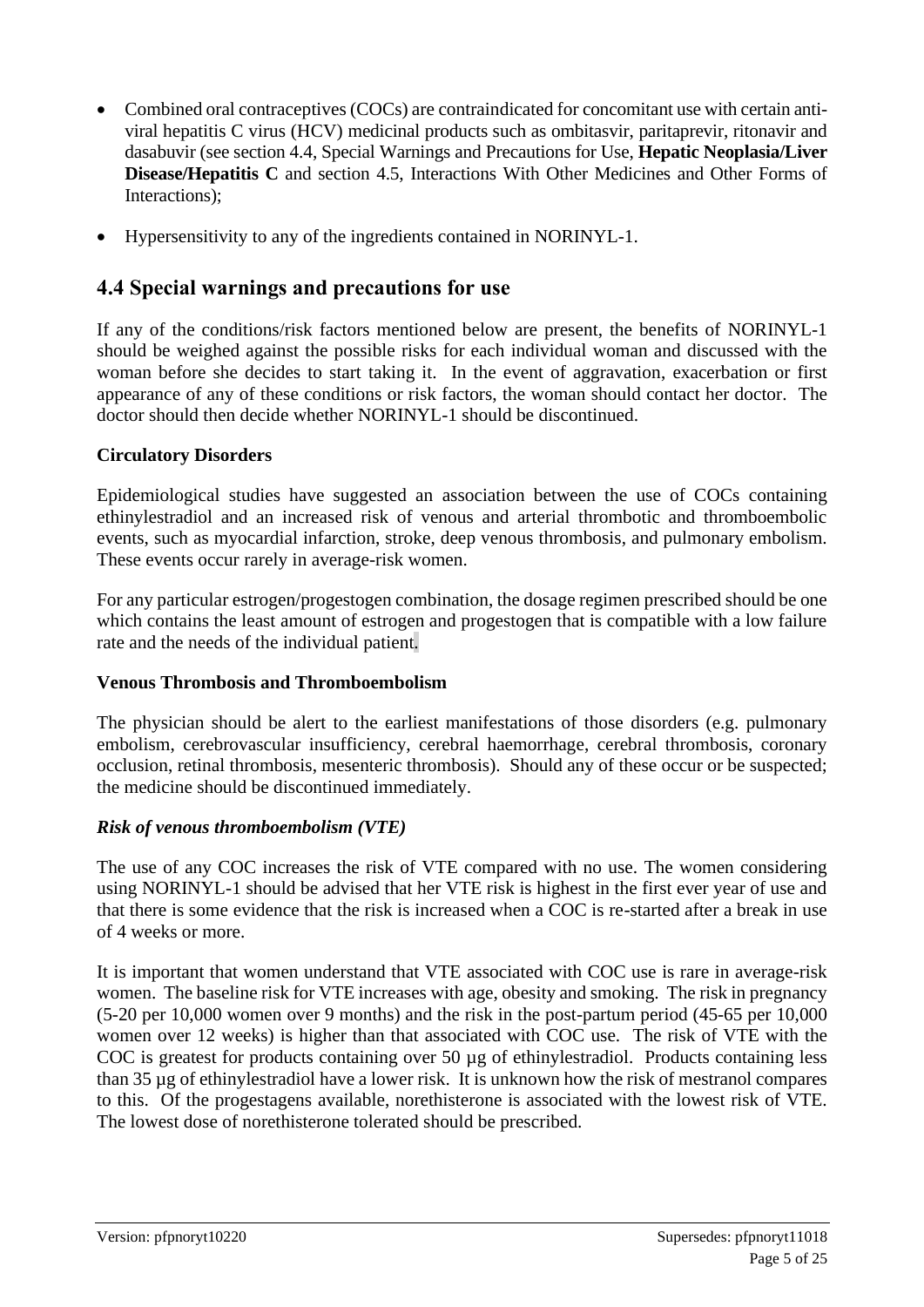The decision to use any product other than one with the lowest VTE risk should be taken only after a discussion with the woman to ensure she understands the risk of VTE with COCs, and how her current risk factors influence this risk.

| not using a combined hormonal<br>Women<br>contraceptive and not pregnant                         | About 2 out of 10,000 women <sup>1</sup> |
|--------------------------------------------------------------------------------------------------|------------------------------------------|
| Women using a COC containing levonorgestrel,<br>norethisterone or norgestimate                   | About 5 - 7 out of 10,000 women          |
| Women using a COC containing etonogestrel or<br>norelgestromin                                   | About 6 - 12 out of 10,000 women         |
| Women using a COC containing drospirenone,<br>gestodene, desogestrel or cyproterone <sup>2</sup> | About 9 - 12 out of 10,000 women         |
| Women using a COC containing chlormadinone,<br>dienogest or nomegestrol                          | Not yet known <sup>3</sup>               |

#### **Risk1 of developing a blood clot (VTE) in a year**

<sup>1</sup> In any individual woman the risk may be far higher, depending on her underlying risk factors (see below).

<sup>2</sup> While cyproterone is indicated for the treatment of moderate to severe acne related to androgen sensitivity and/or hirsutism, it is known to have efficacy as a contraceptive. The risk of VTE associated with cyproterone use is considered to be 1.5 to 2 times higher than for COCs containing levonorgestrel and may be similar to the risk with contraceptives containing gestodene, desogestrel or drospirenone.

<sup>3</sup> Further studies are ongoing or planned to collect sufficient data to estimate the risk for these products. Where the risk for a particular progestogen is uncertain, the risk of the class should be used in determining the risk for the individual patient.

The increased risk of VTE during the postpartum period must be considered if restarting NORINYL-1 at this time.

VTE is a serious condition and may be fatal in 1-2% of cases. Extremely rarely, thrombosis has been reported to occur in COC users in other blood vessels, e.g. hepatic, mesenteric, renal or retinal veins and arteries.

The risk for venous thromboembolic complications in COC users may increase substantially in a woman with additional risk factors, particularly if there are multiple risk factors (see list below).

NORINYL-1 is contraindicated if a woman has multiple risk factors that put her at high risk of venous thrombosis. If a woman has more than one risk factor, it is possible that the increase in risk is greater than the sum of the individual factors – in this case her total risk of VTE should be considered. If the balance of benefits and risks is considered to be negative a COC should not be prescribed.

#### *Risk factors for VTE*

The risk of venous thrombotic and thromboembolic events is further increased in women with conditions predisposing for venous thrombosis and thromboembolism. Examples of predisposing conditions for venous thrombosis and thromboembolism are:

• Obesity (body mass index over 30 kg/m<sup>2</sup>). Risk increases substantially as BMI rises;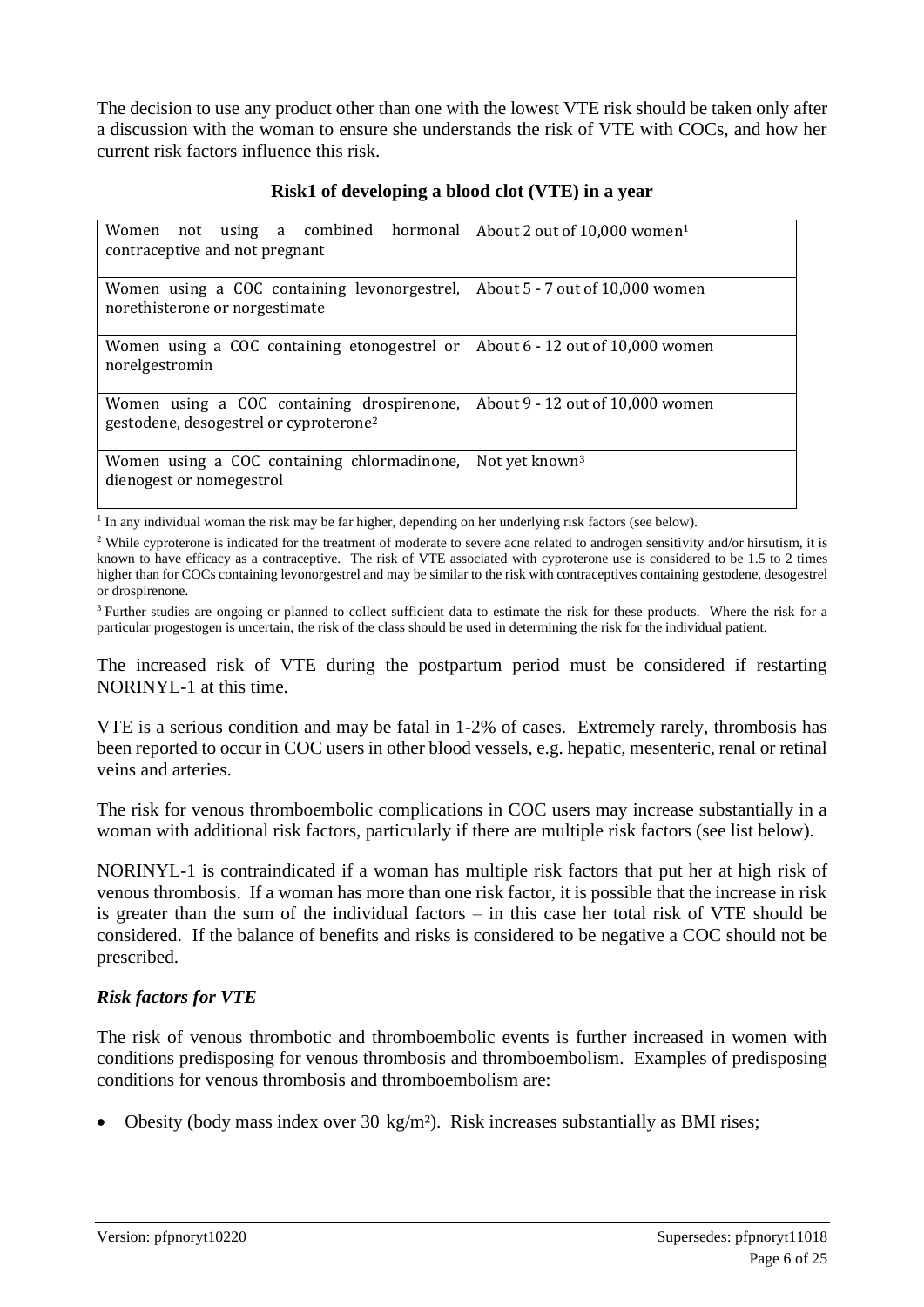- Prolonged immobilisation, major surgery, any surgery to the legs or pelvis, neurosurgery, or major trauma;
- Temporary immobilisation including air travel >4 hours can also be a risk factor for VTE, particularly in women with other risk factors;
- Positive family history (venous thromboembolism ever in a sibling or parent especially at a relatively early age e.g. before 50);
- Biochemical factors Activated Protein C (APC) resistance (including Factor V Leiden), antithrombin-III deficiency, protein C deficiency, protein S deficiency;
- Other medical conditions associated with VTE:
	- − Cancer;
	- − Systemic lupus erythematosus;
	- − Haemolytic uraemic syndrome;
	- − Chronic inflammatory bowel disease (e.g. Crohn's disease or ulcerative colitis);
	- − Sickle cell disease.
- Increasing age, particularly above 35 years;
- Smoking;
- Recent delivery or second trimester abortion.

In women at risk of prolonged immobilisation (including major surgery, any surgery to the legs or pelvis, neurosurgery, or major trauma), it is advisable to discontinue use of NORINYL-1 (in the case of elective surgery at least four weeks in advance) and not resume until two weeks after complete remobilisation. Another method of contraception should be used to avoid unintentional pregnancy. Antithrombotic treatment should be considered if NORINYL-1 has not been discontinued in advance.

If a hereditary predisposition to VTE is suspected, the woman should be referred to a specialist for advice before deciding about any COC use.

The increased risk of VTE during the postpartum period should be considered if re-starting NORINYL-1. Since the immediate post-partum period is associated with an increased risk of thromboembolism, combined oral contraceptives should be started no earlier than day 28 after delivery in a non-lactating woman, or second-trimester abortion.

There is no consensus about the possible role of varicose veins and superficial thrombophlebitis in venous thromboembolism.

#### *Symptoms of VTE (deep vein thrombosis and pulmonary embolism)*

Women should be informed of the symptoms of VTE and be advised to seek urgent medical attention if VTE symptoms develop and to inform the healthcare professional that she is taking a COC.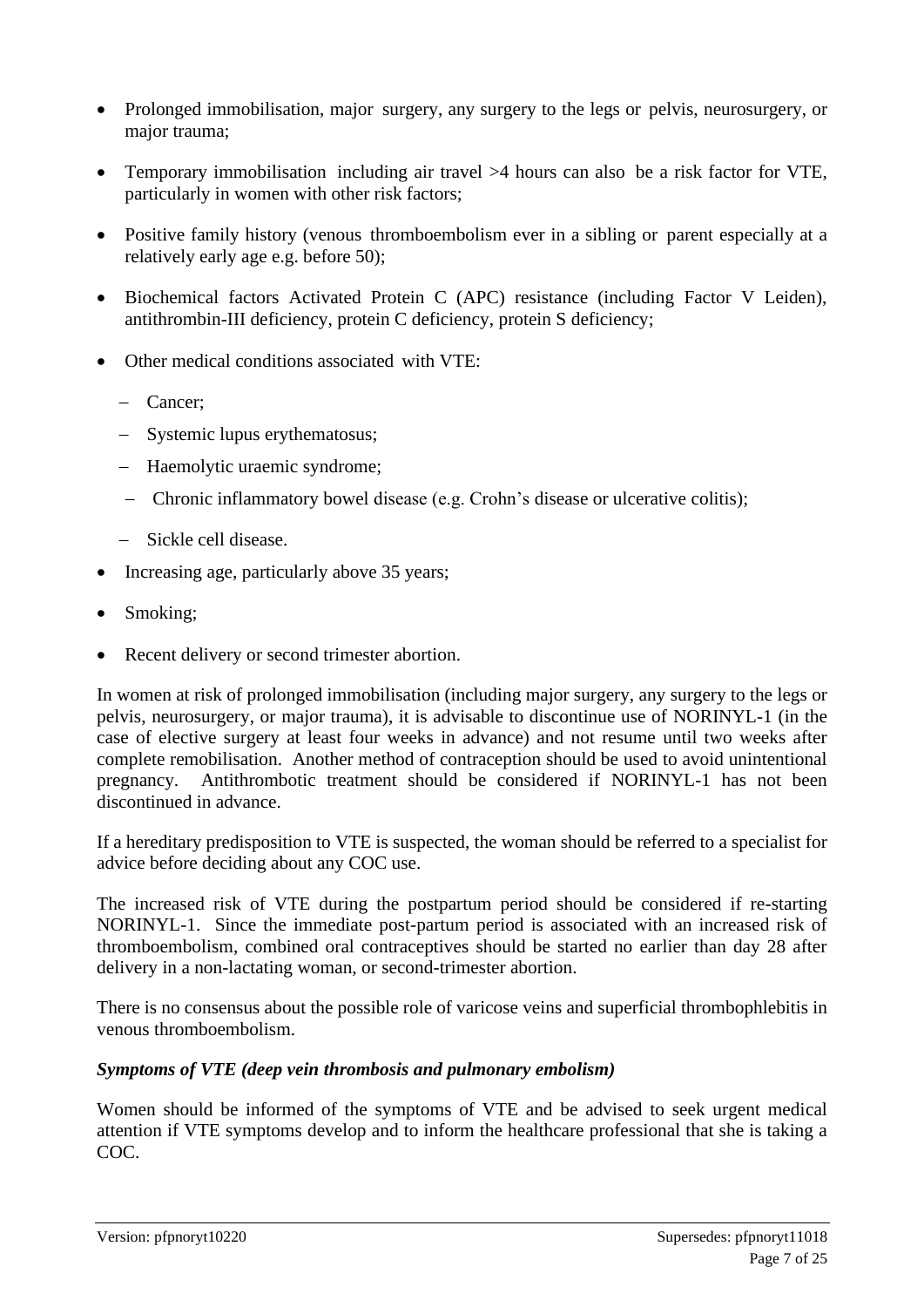Symptoms of deep vein thrombosis (DVT) can include:

- Unilateral swelling of the leg and/or foot or along a vein in the leg;
- Pain or tenderness in the leg which may be felt only when standing or walking;
- Increased warmth in the affected leg; red or discoloured skin on the leg.

Symptoms of pulmonary embolism (PE) can include:

- Sudden onset of unexplained shortness of breath or rapid breathing;
- Sudden coughing which may be associated with haemoptysis:
- Sharp chest pain;
- Severe light headedness or dizziness;
- Rapid or irregular heartbeat.

Some of these symptoms (e.g. "shortness of breath", "coughing") are non-specific and might be misinterpreted as more common or less severe events (e.g. respiratory tract infections).

Other signs of vascular occlusion can include: sudden pain, swelling and slight blue discoloration of an extremity.

If the occlusion occurs in the eye symptoms can range from painless blurring of vision which can progress to loss of vision. Sometimes loss of vision can occur almost immediately.

#### *Risk of arterial thromboembolism (ATE)*

Epidemiological studies have associated the use of COCs with an increased risk for arterial thrombotic and thromboembolic events (e.g. myocardial infarction, angina pectoris, and cerebrovascular events, such as ischaemic and haemorrhagic stroke or TIA). Arterial thromboembolic events may be fatal.

The risk of arterial thrombotic and thromboembolic complications in COC users further increases in women with risk factors. NORINYL-1 is contraindicated if a woman has one serious or multiple risk factors for ATE that puts her at high risk of arterial thrombosis. If a woman has more than one risk factor, it is possible that the increase in risk is greater than the sum of the individual factors in this case her total risk should be considered. If the balance of benefits and risks is considered to be negative a COC should not be prescribed.

#### *Risk factors for ATE*

Caution must be exercised when prescribing COCs for women with risk factors for arterial thrombotic and thromboembolic events, such as:

- Increasing age, particularly above 35 years;
- Smoking;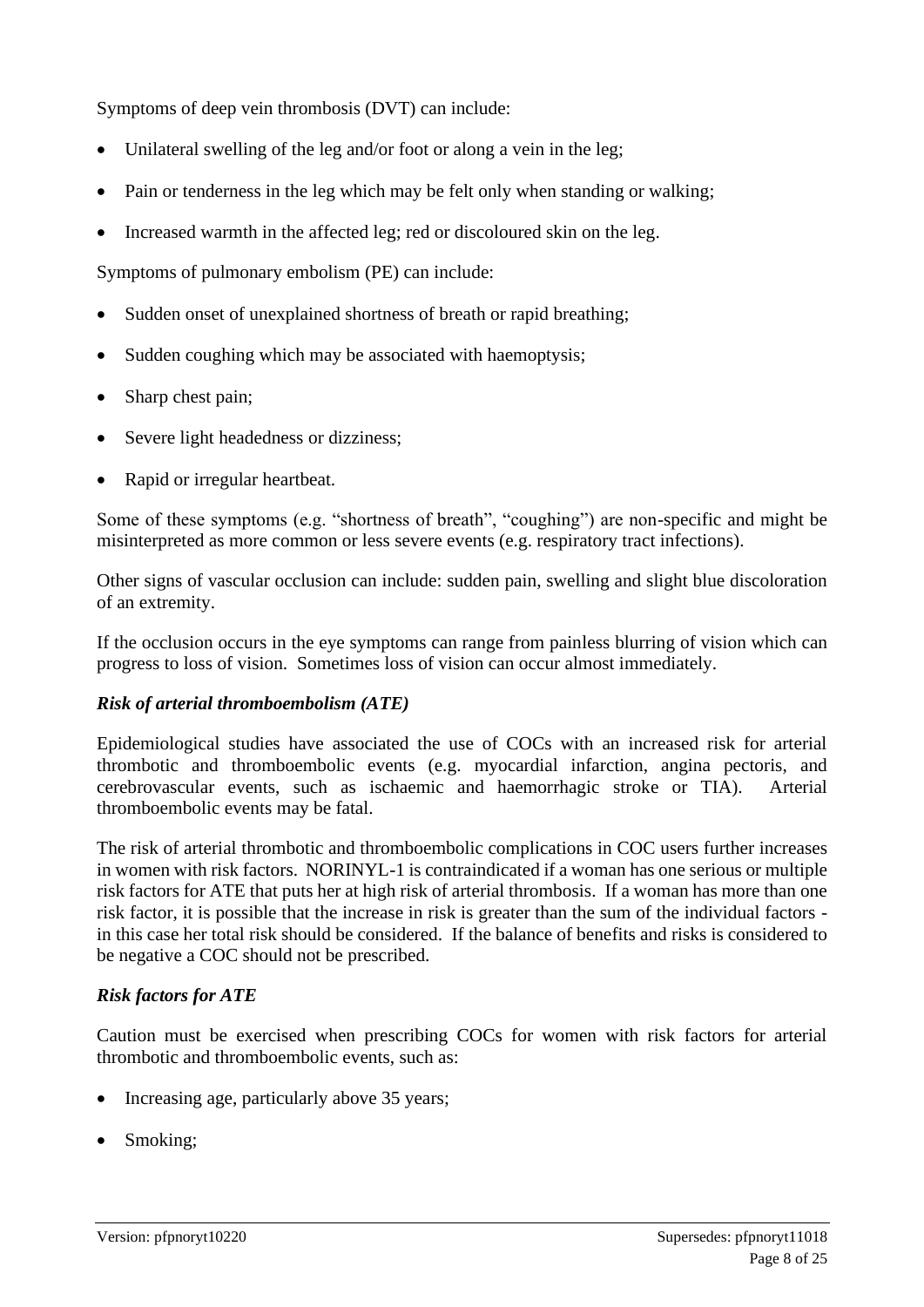- Hypertension;
- Hyperlipidaemias;
- Obesity;
- Positive family history (arterial thromboembolism ever in a sibling or parent especially at relatively early age e.g. below 50);
- Biochemical factors: hyperhomocysteinaemia and antiphospholipid antibodies (e.g. anticardiolipin antibodies, and lupus anticoagulant);
- Migraine;
- Other medical conditions associated with adverse vascular events:
	- − Diabetes mellitus;
	- − Hyperhomocysteinaemia;
	- − Valvular heart disease;
	- − Atrial fibrillation;
	- − Dyslipoproteinaemia;
	- − Systemic lupus erythematosus;
	- − History of pre-eclamptic toxaemia.

Cigarette smoking increases the risk of serious cardiovascular adverse reactions from COC use. This risk increases with age and with the extent of smoking (in epidemiology studies, smoking 15 or more cigarettes per day was associated with a significantly increased risk), and is quite marked in women over 35 years of age. Women should be advised not to smoke if they wish to use a COC. Women over 35 years of age who continue to smoke should be strongly advised to use a different method of contraception.

If a hereditary predisposition is suspected, the woman should be referred to a specialist for advice before deciding about any COC use.

An increase in frequency or severity of migraine during COC use (which may be prodromal of a cerebrovascular event) may be a reason for immediate discontinuation.

#### *Symptoms of ATE*

Women should be informed of the symptoms of ATE and be advised to seek urgent medical attention if ATE symptoms develop and to inform the healthcare professional that she is taking a COC.

Symptoms of a stroke can include:

- Sudden numbness or weakness of the face, arm or leg, especially on one side of the body;
- Sudden trouble walking, dizziness, loss of balance or coordination;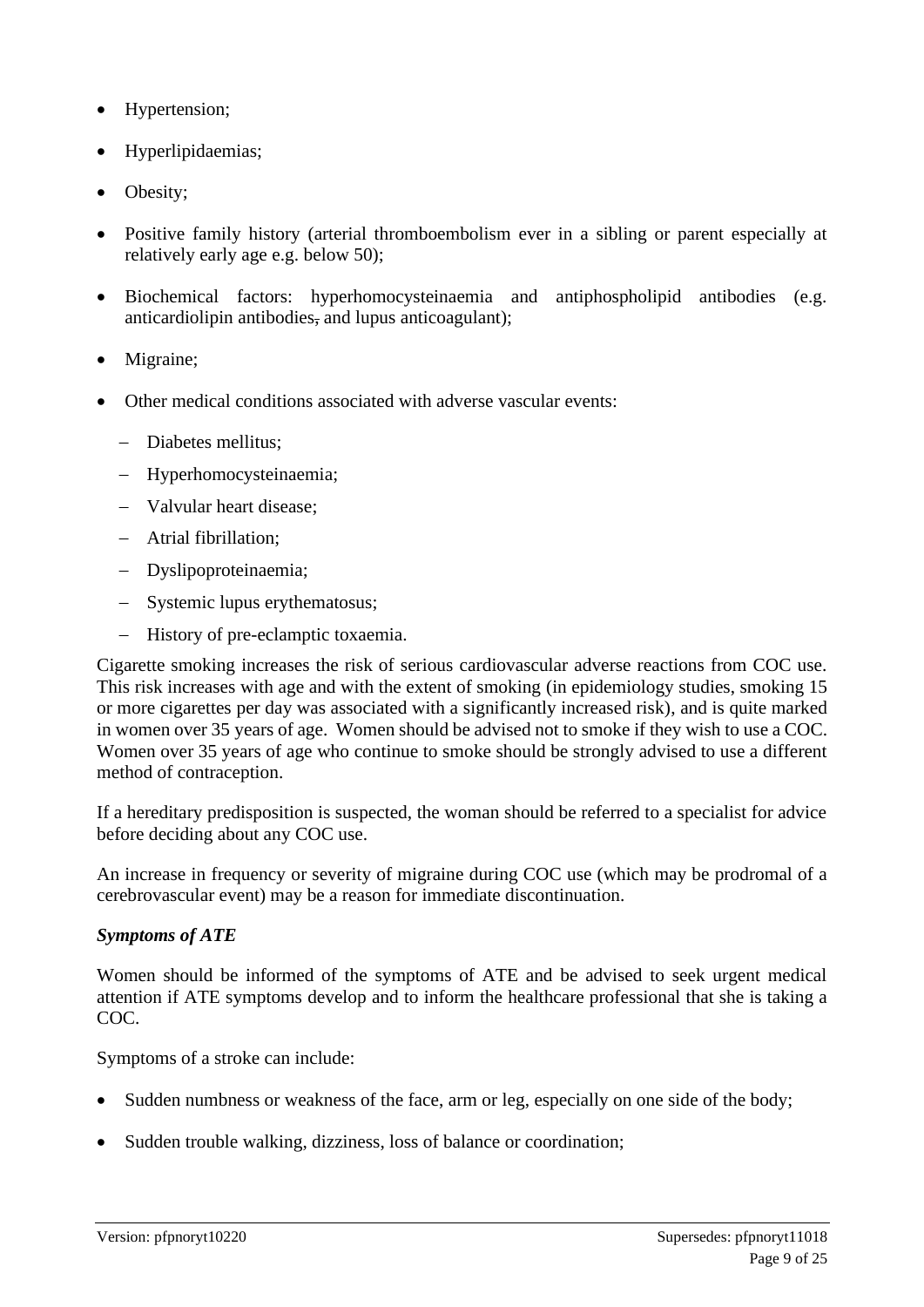- Sudden confusion, trouble speaking or understanding;
- Sudden trouble seeing in one or both eyes;
- Sudden, severe or prolonged headache with no known cause;
- Loss of consciousness or fainting with or without seizure.

Temporary symptoms suggest the event is a transient ischaemic attack (TIA).

Symptoms of myocardial infarction (MI) can include:

- Pain, discomfort, pressure, heaviness, sensation of squeezing or fullness in the chest, arm, or below the breastbone;
- Discomfort radiating to the back, jaw, throat, arm, stomach;
- Feeling of being full, having indigestion or choking;
- Sweating, nausea, vomiting or dizziness;
- Extreme weakness, anxiety, or shortness of breath;
- Rapid or irregular heartbeats.

#### **Persistence of Risk of Vascular Disease**

There are three studies which have shown persistence of risk of vascular disease for ever-users of oral contraceptives. In a study in the United States, the risk of developing myocardial infarction after discontinuing oral contraceptives persists for at least 9 years for women 40-49 years who had used oral contraceptives for 5 or more years, but this increased risk was not demonstrated in other age groups. In another study in Great Britain, the risk of developing cerebrovascular disease persisted for at least 6 years after discontinuation of oral contraceptives, although excess risk was very small. Subarachnoid haemorrhage also has a significantly increased relative risk after termination of use of oral contraceptives. However, these studies were performed with oral contraceptive formulations containing 0.05 mg or higher of estrogen.

#### **Estimates of Mortality from Contraceptive Use**

One study gathered data from a variety of sources which have estimated the mortality rates associated with different methods of contraception at different ages. These estimates include the combined risk of death associated with contraceptive methods plus the risk attributable to pregnancy in the event of method failure. Each method of contraception has its specific benefits and risks. The study concluded that with the exception of oral contraceptive users 35 and older who smoke and 40 and older who do not smoke, mortality associated with all methods of birth control is low and below that associated with childbirth. The observation of a possible increase in risk of mortality with age for oral contraceptive users is based on data gathered in the 1970's but not reported in the U.S. until 1983. However, current clinical practice involves the use of lower estrogen dose formulations combined with careful restriction of oral contraceptive use to women who do not have the various risk factors listed in this document.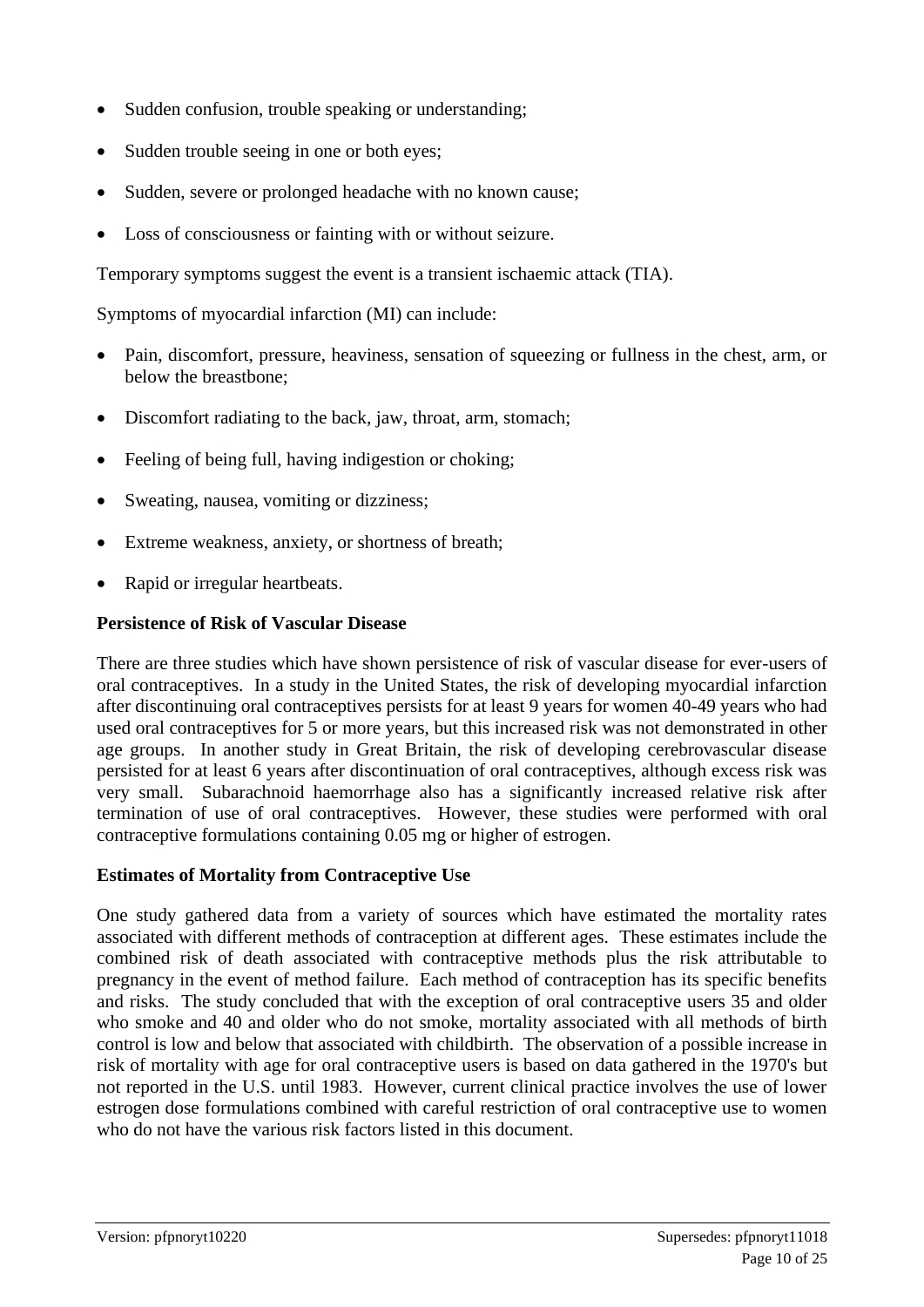Because of these changes in practice and, also, because of some limited new data which suggest that the risk of cardiovascular disease with the use of oral contraceptives may now be less than previously observed, the Fertility and Maternal Health Drugs Advisory Committee was asked to review the topic in 1989. The committee concluded that although cardiovascular disease risks may be increased with oral contraceptive use after age 40 in healthy non-smoking women (even with the newer low-dose formulations), there are greater potential health risks associated with pregnancy in older women and with the alternative surgical and medical procedures which may be necessary if such women do not have access to effective and acceptable means of contraception.

Therefore, the Committee recommended that the benefits of oral contraceptive use by healthy nonsmoking women over 40 may outweigh the possible risks. Of course, older women, as all women who take oral contraceptives, should take the lowest possible dose formulation that is effective.

#### **Carcinoma of the Reproductive Organs**

Numerous epidemiological studies have been performed on the incidence of breast, endometrial, ovarian and cervical cancer in women using oral contraceptives.

### *Cervical Cancer*

The most important risk factor for cervical cancer is persistent human papillomavirus infection.

Several epidemiological studies suggest that oral contraceptive use has been associated with an increase in the risk of cervical intra-epithelial neoplasia or invasive cervical cancer. It is not known whether the use of oral contraceptives is causative but an independent association has been consistently shown. The studies suggest that there is an "ever-used" effect in addition to the duration of use. These findings must be balanced against evidence of significant effects attributable to sexual behaviour, smoking, the presence of human papilloma virus and other factors. In view of the above, periodical cervical smears should form part of the routine follow up of women who have previously used oral contraceptives. As part of the routine counselling, advice that hormonal contraception does not protect against the transmission of sexually transmittable diseases, including human papilloma virus, should be made clear. Patients may not be aware that barrier contraceptive measures are necessary to reduce the risk of transmission of human papilloma virus.

In cases of undiagnosed abnormal genital bleeding, adequate diagnostic measures are indicated.

### *Breast Cancer*

A meta-analysis from 54 epidemiological studies reported that there is a slightly increased relative risk (RR = 1.24) of having breast cancer diagnosed in women who are currently using combined oral contraceptives. The excess risk gradually disappears during the course of the ten years after cessation of combined oral contraceptive use. Because breast cancer is rare in women under 40 years of age, the excess number of breast cancer diagnoses in current and recent combined oral contraceptives users is small in relation to the overall risk of breast cancer. These studies do not provide evidence for causation. The observed pattern of increased risk may be due to an earlier diagnosis of breast cancer in combined oral contraceptives users, the biological effects of combined oral contraceptives or a combination of both. The breast cancers diagnosed in ever users tend to be less advanced clinically than the cancers diagnosed in never-users.

Established risk factors for the development of breast cancer include increasing age, family history, obesity, nulliparity, and late age for first full-term pregnancy.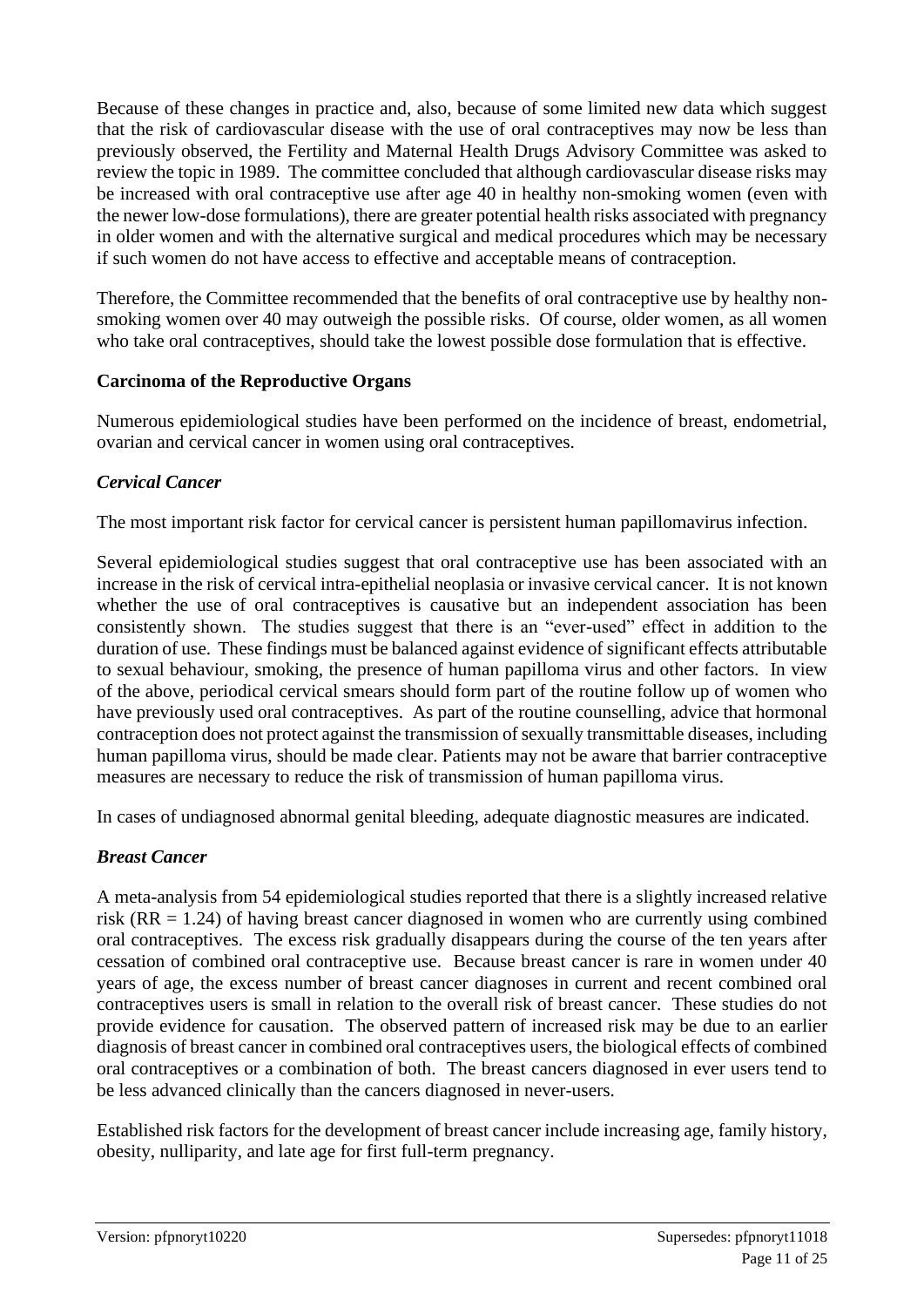In spite of many studies of the relationship between oral contraceptive use and breast or cervical cancers, a cause and effect relationship has not been established.

#### **Hepatic Neoplasia/Liver Disease/Hepatitis C**

In very rare cases, hepatic adenomas, and in extremely rare cases, hepatocellular carcinoma may be associated with COC use. The risk appears to increase with duration of COC use. Rupture of hepatic adenomas may cause death through intra abdominal haemorrhage.

Indirect calculations have estimated the attributable risk of hepatic adenomas to be in the range of 3.3 cases per 100,000 for users, a risk that increases after 4 or more years of use.

Studies in the United States and Britain have shown an increased risk of developing hepatocellular carcinoma in long-term (>8 years) oral contraceptive users. However, these cancers are extremely rare in the United States and the attributable risk (the excess incidence) of liver cancers in oral contraceptive users is less than 1 per 1,000,000 users.

Women with a history of COC-related cholestasis and women who develop cholestasis during pregnancy are more likely to develop cholestasis with COC use. Such patients who use COCs should be carefully monitored, and COC use should be discontinued if cholestasis recurs.

Hepatocellular injury has been reported with COC use. Early identification of drug-related hepatocellular injury can decrease the severity of hepatotoxicity when the drug is discontinued. If hepatocellular injury is diagnosed, patients should stop their COC, use a non-hormonal form of birth control, and consult their doctor.

Acute or chronic disturbances of liver function may necessitate the discontinuation of COC use until liver function has returned to normal (see section 4.3, Contraindications).

#### *Hepatitis C*

During clinical trials with patients treated for HCV infections with the medicinal products containing ombitasvir/paritaprevir/ritonavir and dasabuvir with or without ribavirin, transaminase (ALT) elevations higher than 5 times the upper limit of normal (ULN) occurred significantly more frequently in women using ethinylestradiol-containing medications such as COCs (see sections 4.3, Contraindications and 4.5, Interactions With Other Medicines and Other Forms of Interactions**)**.

#### **Ocular Lesions**

With use of combined oral contraceptives, there have been clinical case reports of retinal thrombosis, which may lead to partial or complete loss of vision. Discontinue oral contraceptives and institute appropriate diagnostic and therapeutic measures if there is unexplained, gradual or sudden, partial or complete loss of vision; onset of proptosis or diplopia; papilledema; or any evidence of retinal vascular lesions or optic neuritis.

#### **Gallbladder Disease**

Earlier studies have reported an increased lifetime relative risk of gallbladder surgery in users of oral contraceptives and estrogen. More recent studies, however, have shown that the relative risk of developing gallbladder disease among oral contraceptive users may be minimal. The recent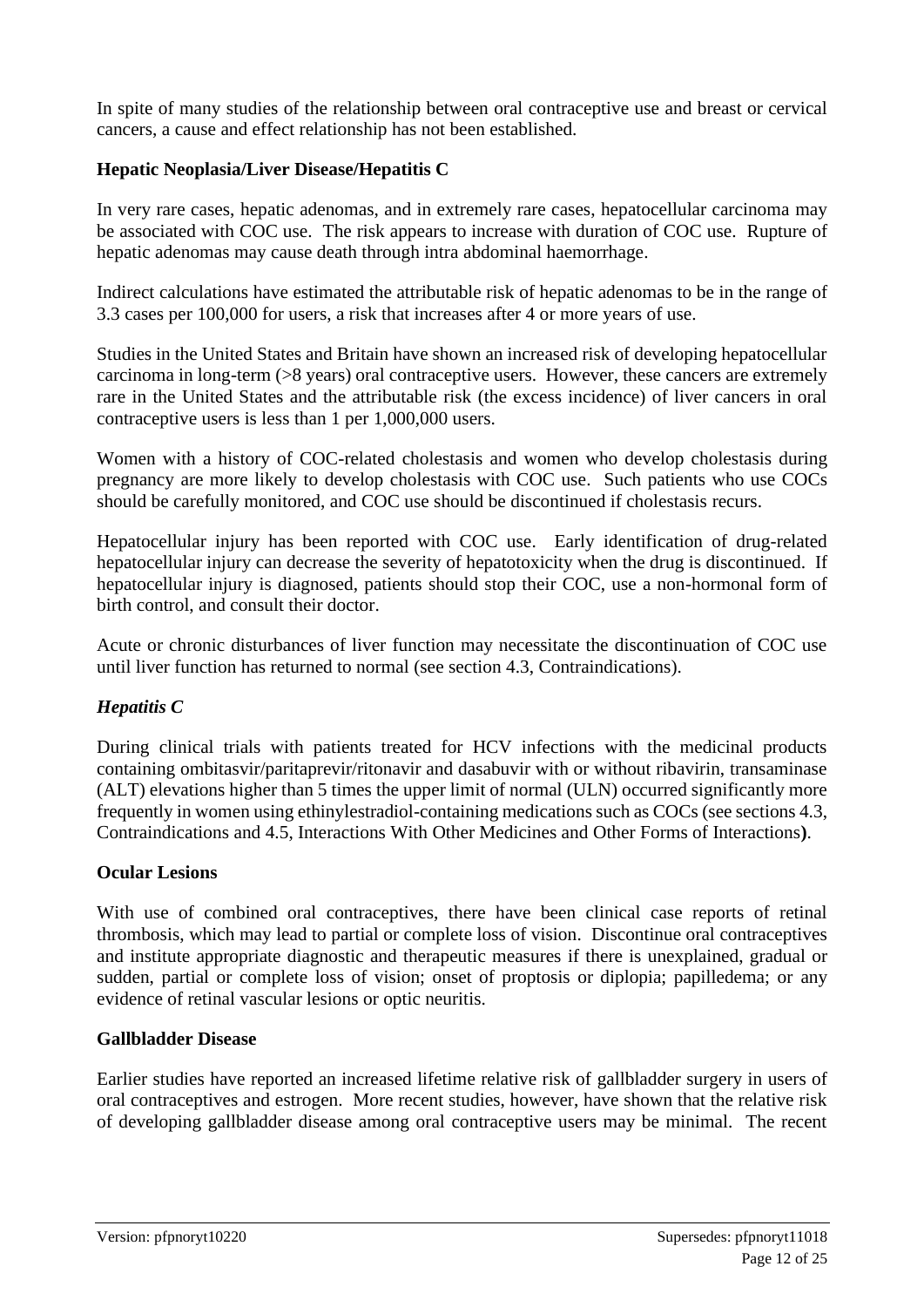findings of minimal risk may be related to the use of oral contraceptive formulations containing lower hormonal doses of estrogen and progestogens.

#### **Carbohydrate and Lipid Metabolic Effects**

Oral contraceptives have been shown to impair oral glucose tolerance. Oral contraceptives containing greater than 0.075 mg of estrogen cause glucose intolerance with impaired insulin secretion, while lower doses of estrogen may produce less glucose intolerance. Progestogens increase insulin secretion and create insulin resistance, this effect varying with different progestational agents. However, in the non-diabetic woman, oral contraceptives appear to have no effect on fasting blood glucose. Because of these demonstrated effects, prediabetic and diabetic women should be carefully observed while taking oral contraceptives. Some women may develop persistent hypertriglyceridemia while on the pill. Glucose intolerance has been reported in COC users. Women with impaired glucose tolerance or diabetes mellitus who use COCs should be carefully monitored (see section 4.3, Contraindications).

A small proportion of women will have adverse lipid changes while taking COCs. Non-hormonal birth control should be considered in women with uncontrolled dyslipidemias. Persistent hypertriglyceridemia may occur in a small proportion of COC users. Elevations of plasma triglycerides in COC users may lead to pancreatitis and other complications.

Estrogens increase serum high-density lipoproteins (HDL cholesterol), whereas a decline in serum HDL cholesterol has been reported with many progestational agents. Some progestins may elevate low-density lipoprotein (LDL) levels and may render the control of hyperlipidaemias more difficult. The net effect of a COC depends on the balance achieved between doses of estrogen and progestin and the nature and absolute amount of progestins used in the contraceptive. The amount of both hormones should be considered in the choice of a COC.

Women who are being treated for hyperlipidaemias should be followed closely if they elect to use COCs.

#### **Elevated Blood Pressure**

An increase in blood pressure has been reported in women taking oral contraceptives. The incidence of risk also was reported to increase with continued use and among older women. Data from the Royal College of General Practitioners and subsequent randomized trials have shown that the incidence of hypertension increases with increasing concentrations of progestogens.

Women with a history of hypertension or hypertension-related diseases or renal disease should be encouraged to use another method of contraception. If women elect to use oral contraceptives, they should be monitored closely and if significant elevation of blood pressure occurs oral contraceptives should be discontinued. For most women, elevated blood pressure will return to normal after stopping oral contraceptives and there is no difference in the occurrence of hypertension among ever- and never-users.

COC use is contraindicated in women with uncontrolled hypertension (see section 4.3, Contraindications).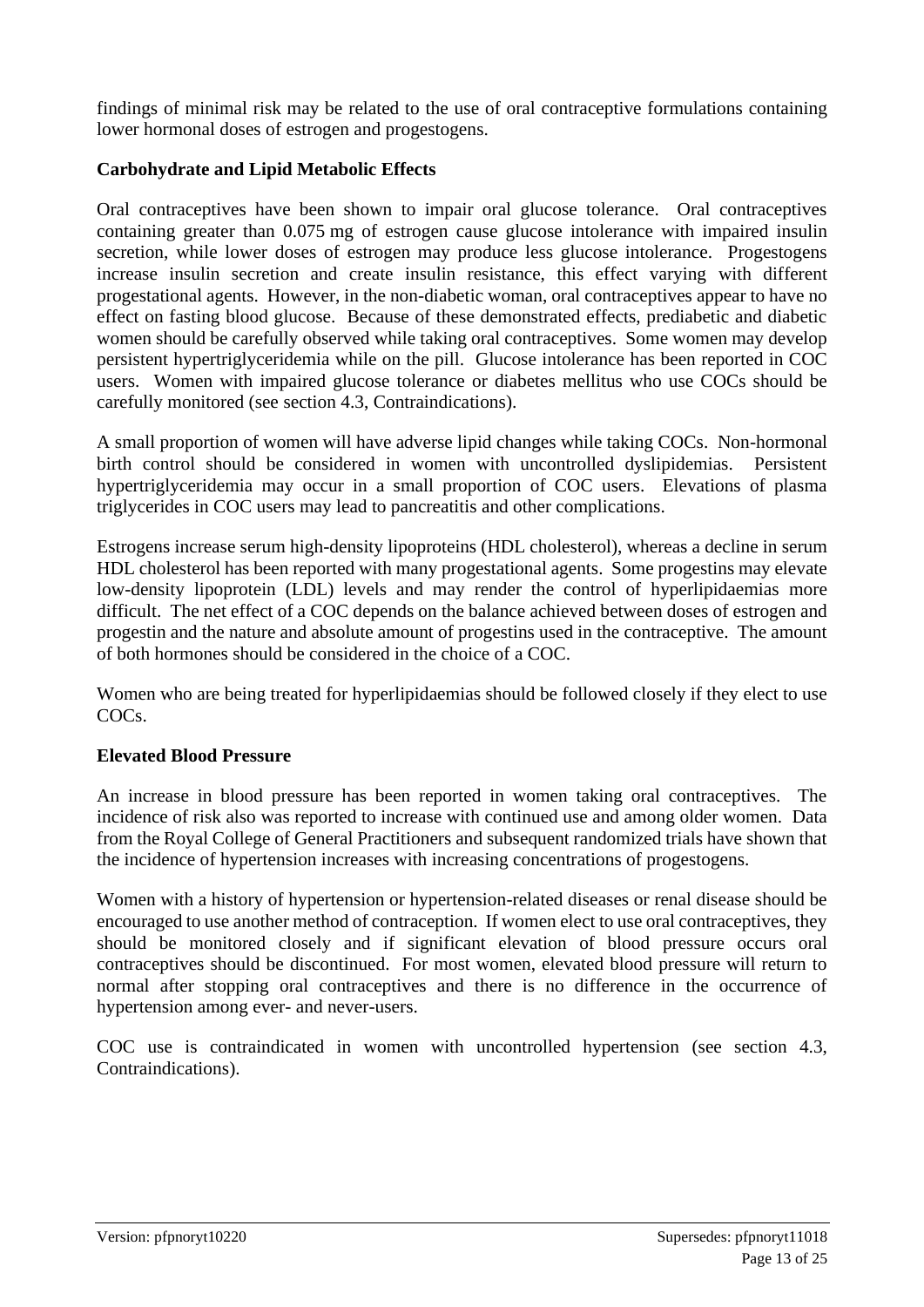#### **Migraine/Headache**

The onset or exacerbation of migraine or development of headache with a new pattern which is recurrent, persistent or severe requires discontinuation of oral contraceptives and evaluation of the cause.

Women with migraine (particularly migraine with aura) who take COCs may be at increased risk of stroke.

#### **Angioedema**

Exogenous estrogens may induce or exacerbate symptoms of angioedema, particularly in women with hereditary angioedema.

#### **Genital Bleeding**

In some women withdrawal bleeding may not occur during the inactive-tablet interval. If the COC has not been taken according to directions prior to the first missed withdrawal bleed, or if two consecutive withdrawal bleeds are missed, tablet taking should be discontinued and a nonhormonal back-up method of birth control should be used until the possibility of pregnancy is excluded.

Breakthrough bleeding and spotting are sometimes encountered in patients on oral contraceptives, especially during the first 3 months of use. Non-hormonal causes should be considered and adequate diagnostic measures taken to rule out malignancy or pregnancy in the event of breakthrough bleeding, as in the case of any abnormal vaginal bleeding. If pathology has been excluded, time or a change to another formulation may solve the problem. In the event of amenorrhoea pregnancy should be ruled out.

Some women may encounter post-pill amenorrhoea or oligomenorrhoea, especially when such a condition was pre-existent.

#### **Sexually Transmitted Diseases**

This product (like all oral contraceptives) is intended to prevent pregnancy. Patients should be counselled that this product does not protect against HIV infection (AIDS) and other sexually transmitted diseases.

#### **Vomiting and/or Diarrhoea**

Diarrhoea and/or vomiting may reduce hormone absorption resulting in decreased serum concentrations (see section 4.2, Dose and Method of Administration).

#### **General**

#### i. PHYSICAL EXAMINATION AND FOLLOW-UP

It is good medical practice for all women to have annual history and physical examinations, including women using oral contraceptives. The physical examination, however, may be deferred until after initiation of oral contraceptives if requested by the woman and judged appropriate by the clinician. The physical examination should include special reference to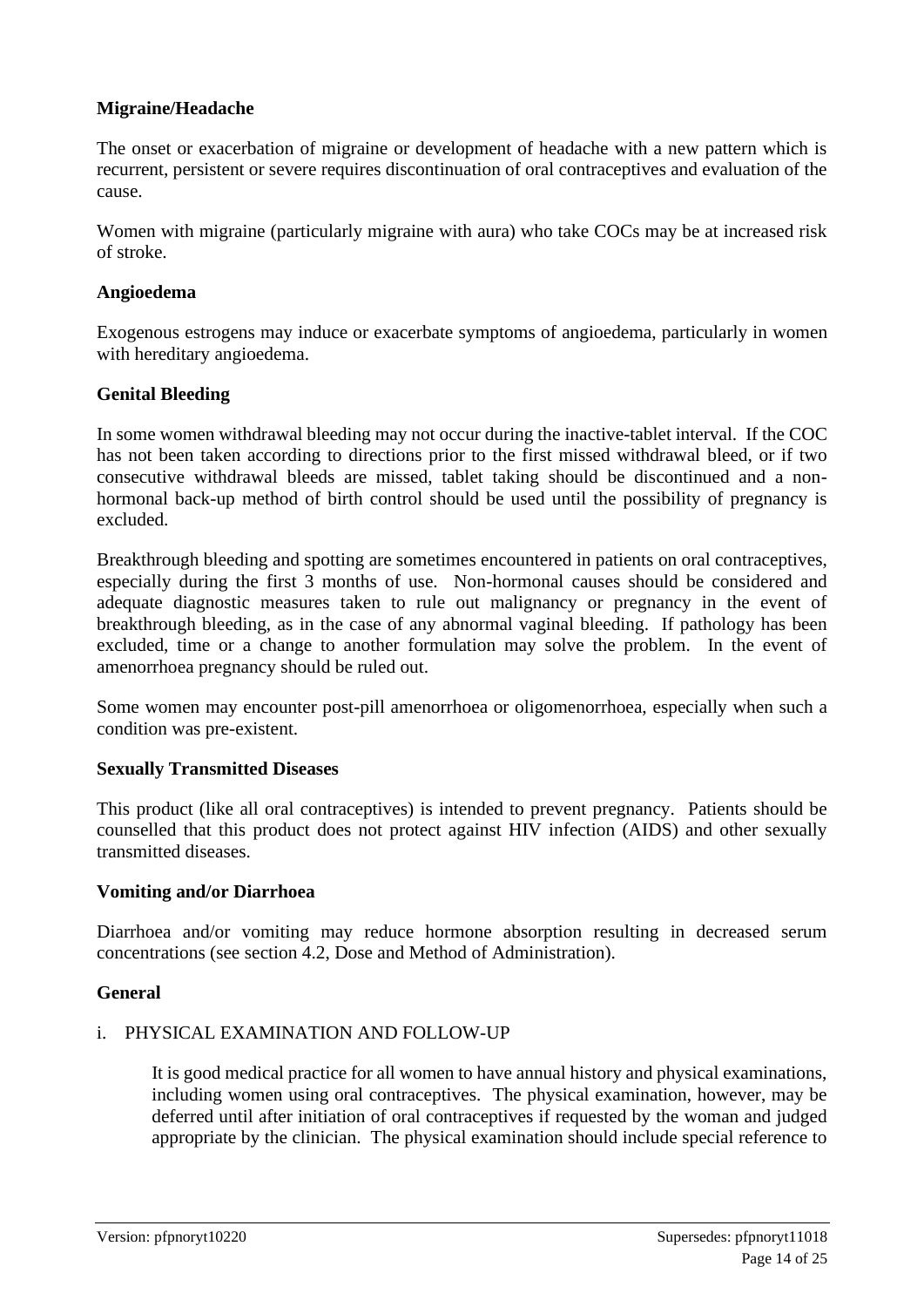blood pressure, breasts, abdomen and pelvic organs, including cervical cytology, and relevant laboratory tests. A Papanicolaou (Pap) smear should be performed if the patient has been sexually active or if it is otherwise indicated. In case of undiagnosed, persistent or recurrent abnormal vaginal bleeding, appropriate measures should be conducted to rule out malignancy. Women with a strong family history of breast cancer or who have breast nodules should be monitored with particular care.

#### ii. LIPID DISORDERS

Women who are being treated for hyperlipidaemias should be followed closely if they elect to use oral contraceptives. Some progestogens may elevate LDL levels and may render the control of hyperlipidemias more difficult.

#### iii. LIVER FUNCTION

If jaundice develops in any woman receiving oral contraceptives the medication should be discontinued. Steroid hormones may be poorly metabolized in patients with impaired liver function.

#### iv. FLUID RETENTION

Oral contraceptives may cause some degree of fluid retention. They should be prescribed with caution, and only with careful monitoring, in patients with conditions which might be aggravated by fluid retention.

#### v. EMOTIONAL DISORDERS

Women with a history of depression should be carefully observed and the drug discontinued if depression recurs to a serious degree. Patients becoming significantly depressed while taking COCs should stop the medication and use an alternative method of birth control in an attempt to determine whether the symptom is drug-related.

#### vi. CONTACT LENSES

Contact lens wearers who develop visual changes or changes in lens tolerance should be assessed by an ophthalmologist.

- vii. Pre-existing uterine fibromyomata may increase in size.
- viii. Other conditions such as epilepsy, migraine, asthma, cardiac or renal dysfunction may be influenced by oral contraceptive therapy.
- ix. Because estrogens may hasten epiphyseal closure, oral contraceptives should be used judiciously in young patients in whom bone growth is not complete.
- x. Patients should be advised that vulvovaginal candidiasis may occur, in which case they should return for appropriate therapy.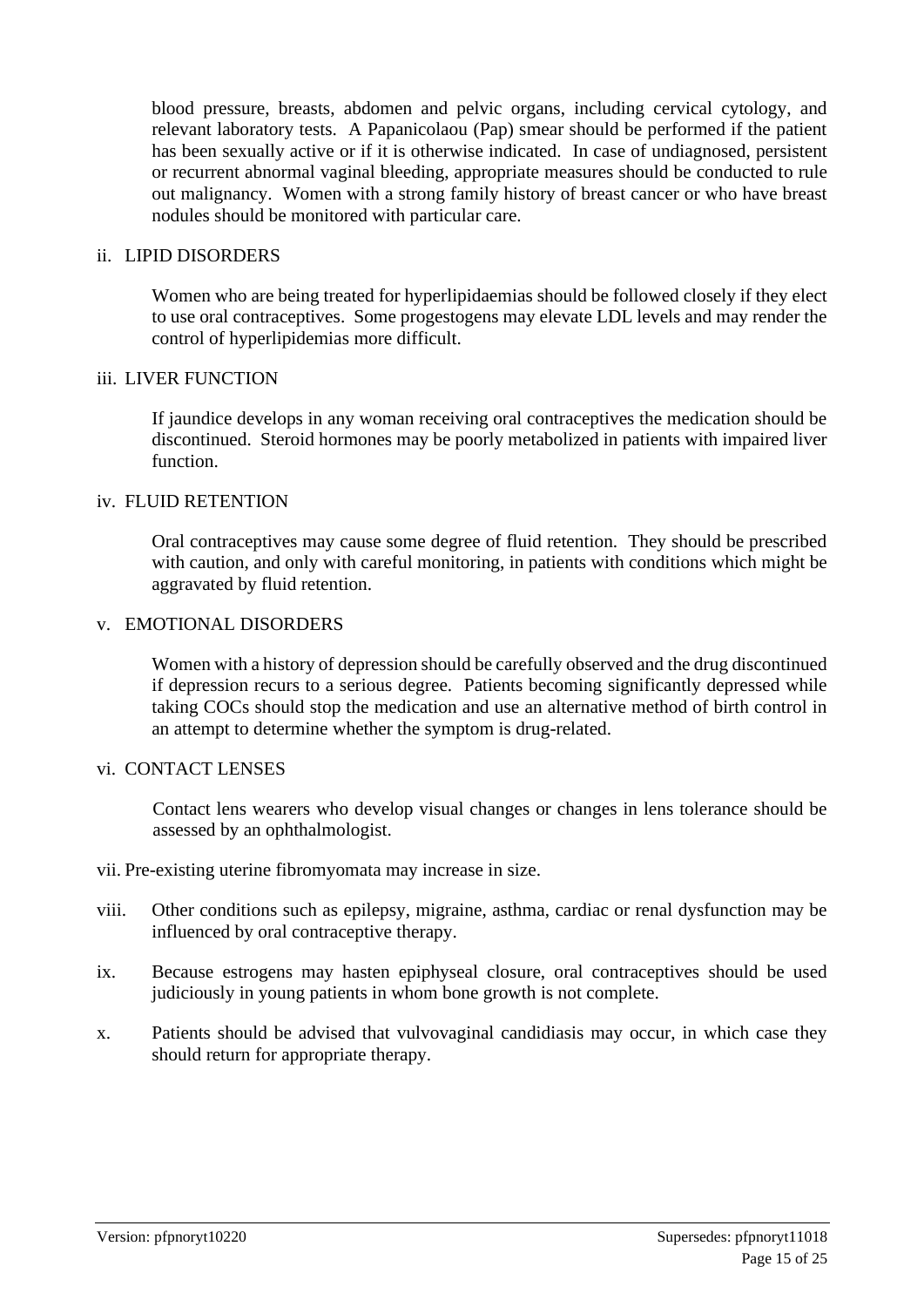#### **Ectopic Pregnancy**

Ectopic as well as intra-uterine pregnancy may occur in contraceptive failures. However, in oral contraceptive failures, the ratio of ectopic to intra-uterine pregnancies is higher than in women who are not receiving oral contraceptives, since the drugs are more effective in preventing intra-uterine than ectopic pregnancies. The higher ectopic/intra-uterine ratio has been reported with both combination products and progestogen-only oral contraceptives.

#### **Use in the Elderly**

Combined oral contraceptives are not indicated for use in postmenopausal women.

#### **Paediatric Use**

Safety and efficacy of combined oral contraceptives have been established in women of reproductive age. Use of these products before menarche is not indicated.

#### **Effects on Laboratory Tests**

- Certain endocrine and liver function tests and blood components may be affected by oral contraceptives:
- Increased prothrombin and factors VII, VIII, IX, and X;
- Decreased antithrombin 3:
- Increased noradrenaline-induced platelet aggregability;
- Increased thyroid binding globulin (TGB) leading to increased circulating total thyroid hormone, as measured by protein-bound iodine (PBI), T4 by column or by radioimmunoassay. Free T3 resin uptake is decreased, reflecting the elevated TBG. Free T4 concentration is unaltered;
- Other binding proteins may be elevated in serum;
- Sex steroid binding globulins are increased and result in elevated levels of total circulating sex steroids and corticoids; however, free or biologically active levels remain unchanged;
- Triglycerides may be increased;
- Glucose tolerance may be decreased; and
- Serum folate levels may be depressed by oral contraceptive therapy. This may be of clinical significance if a woman becomes pregnant shortly after discontinuing oral contraceptives.

### **4.5 Interactions with other medicines and other forms of interactions**

Ethinylestradiol is the active form of mestranol which is the estrogen contained in NORINYL-1. Interactions between ethinylestradiol and other substances may lead to decreased or increased ethinylestradiol concentrations, respectively.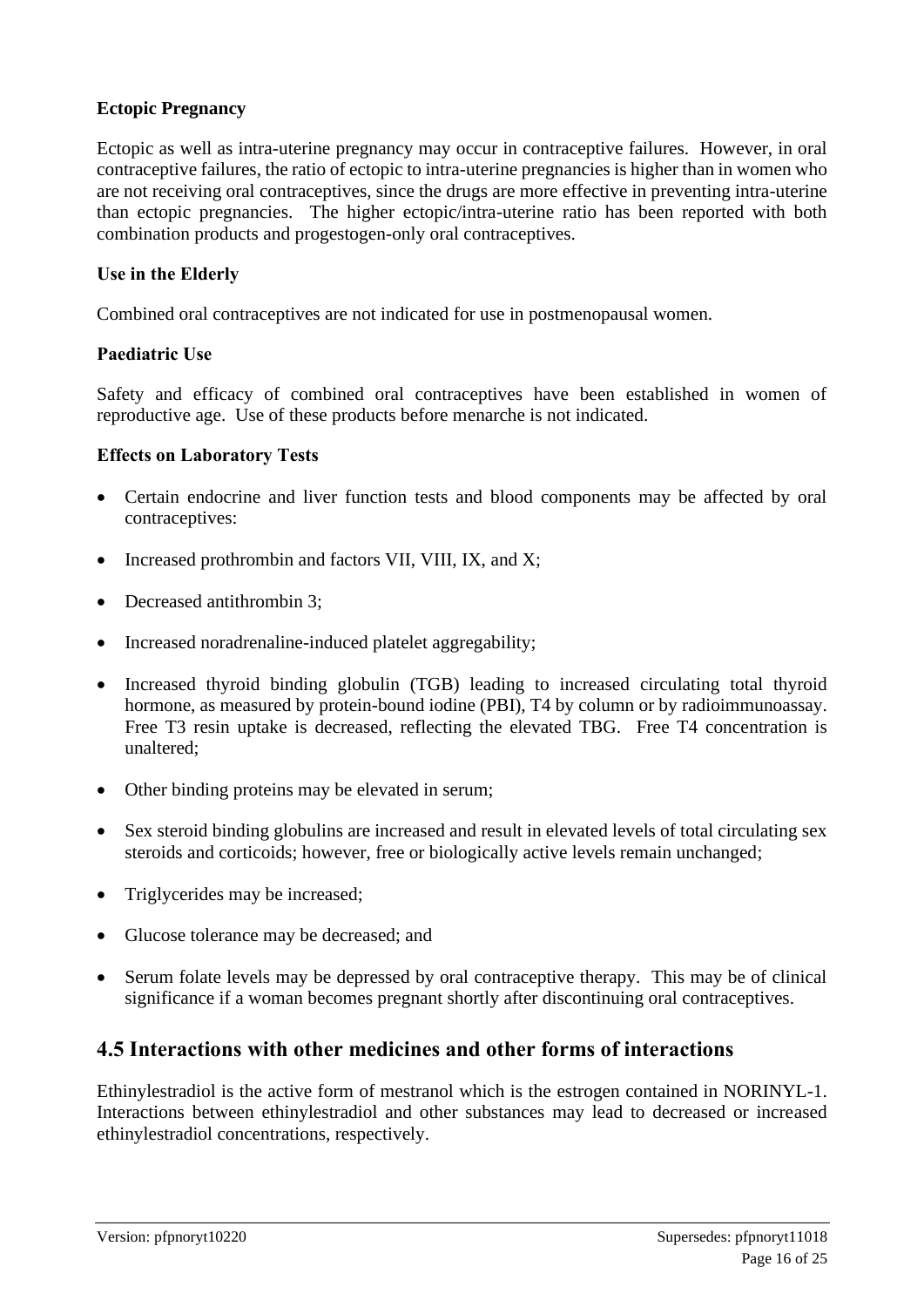Concomitant use with the medicinal products containing ombitasvir/paritaprevir/ritonavir and dasabuvir, with or without ribavirin may increase the risk of ALT elevations (see section 4.3, Contraindications and section 4.4, Special Warnings and Precautions for Use, **Hepatic Neoplasia/Liver Disease/Hepatitis C**). Therefore, COC users must switch to an alternative method of contraception (e.g., progestogen-only contraception or non-hormonal methods) prior to starting therapy with anti-viral HCV medicinal products such as ombitasvir, paritaprevir, ritonavir, dasabuvir. COCs can be restarted 2 weeks following completion of treatment with an anti-viral HCV medicinal product.

Decreased ethinylestradiol serum concentrations may cause an increased incidence of breakthrough bleeding and menstrual irregularities and may possibly reduce efficacy of the COC.

During concomitant use of ethinylestradiol-containing products and substances that may lead to decreased ethinylestradiol serum concentrations, it is recommended that a non-hormonal back-up method of birth control (such as condoms and spermicide) be used in addition to the regular intake of NORINYL-1. In the case of prolonged use of such substances COCs should not be considered the primary contraceptive.

After discontinuation of substances that may lead to decreased ethinylestradiol serum concentrations, use of a non-hormonal back-up method of contraception is recommended for at least 7 days. Longer use of a back-up method is advisable after discontinuation of substances that have led to induction of hepatic microsomal enzymes, resulting in decreased ethinylestradiol serum concentrations. It may sometimes take several weeks until enzyme induction has completely subsided, depending on dosage, duration of use and rate of elimination of the inducing substance.

Examples of substances that may decrease serum ethinylestradiol concentrations:

- Any substance that reduces gastrointestinal transit time and, therefore, ethinylestradiol absorption
- Substances that induce hepatic microsomal enzymes, such as rifampicin, rifabutin, barbiturates, primidone, phenytoin, dexamethasone, griseofulvin, topiramate, some protease inhibitors, modafinil
- *Hypericum perforatum*, also known as St. John's wort, and ritonavir (possibly by induction of hepatic microsomal enzymes)
- Certain antibiotics (e.g., ampicillin and other penicillins, tetracyclines), by a decrease of enterohepatic circulation of estrogens

Reduced efficacy and increased incidence of breakthrough bleeding and menstrual irregularities have also been associated with concomitant use of carbamazepine, oxacillin and trimethoprim sulfamethoxazole.

There have been reports of pregnancy when COCs were co-administered with certain antibiotics (e.g., ampicillin and other penicillins, tetracyclines).

Examples of substances that may increase serum ethinylestradiol concentrations:

• Atorvastatin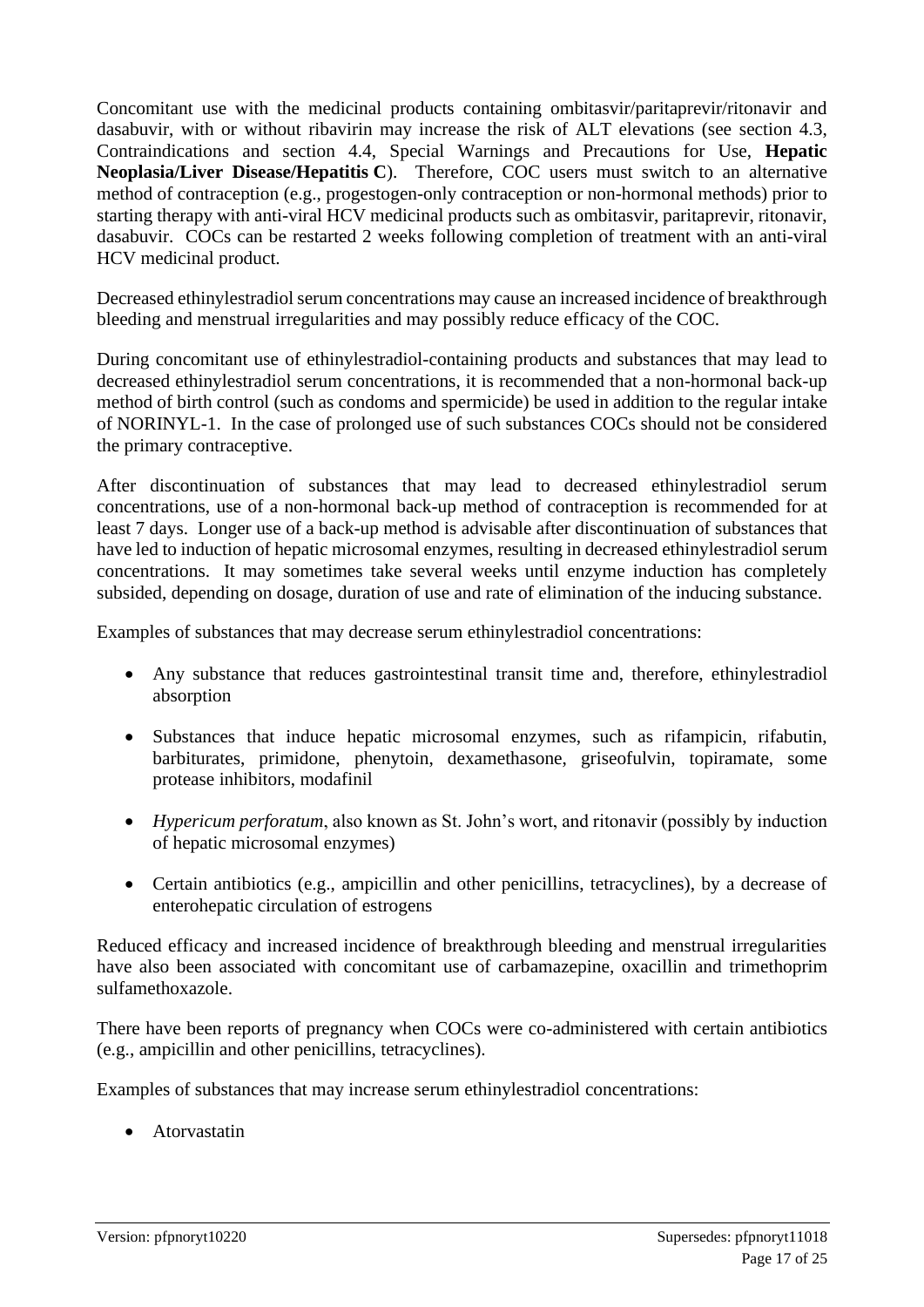- Competitive inhibitors for sulfation in the gastrointestinal wall, such as ascorbic acid (vitamin C) and paracetamol
- Substances that inhibit cytochrome P450 3A4 isoenzymes such as indinavir and fluconazole,

Ethinylestradiol may interfere with the metabolism of other drugs by inhibiting hepatic microsomal enzymes, or by inducing hepatic drug conjugation, particularly glucuronidation. Accordingly, plasma and tissue concentrations may either be increased (e.g. cyclosporin, theophylline, corticosteroids) or decreased (e.g., lamotrigine).

The prescribing information of concomitant medications should be consulted to identify potential interactions.

### **4.6 Fertility, pregnancy and lactation**

#### **Effects on Fertility**

No data available.

#### **Use in Pregnancy**

#### PREGNANCY CATEGORISATION: B3

If pregnancy occurs during treatment with COCs, further intake should be discontinued.

Animal studies have shown that high doses of progestogens can cause masculinization of the female fetus. The results from these experiments in animals do not seem to be relevant to humans, because of the low doses used in contraceptives. There is no conclusive evidence that intake of oral contraceptives during pregnancy represents an increased risk to the fetus.

#### **Use in Lactation**

Small amounts of oral contraceptive steroids have been identified in the milk of nursing mothers and a few adverse effects on the child have been reported, including jaundice and breast enlargement. In addition, oral contraceptives given in the postpartum period may interfere with lactation by decreasing the quantity and quality of breast milk. If possible, the nursing mother should be advised not to use oral contraceptives but to use other forms of contraception until she has completely weaned her child.

#### **4.7 Effect on ability to drive and use machines**

'The effects of this medicine on a person's ability to drive and use machines were not assessed as part of its registration.

#### **4.8 Adverse effects (undesirable effects)**

The most serious adverse reactions associated with the use of oral contraceptives are indicated under sections 4.3, Contraindictions and 4.4, Special Warnings and Precautions for Use).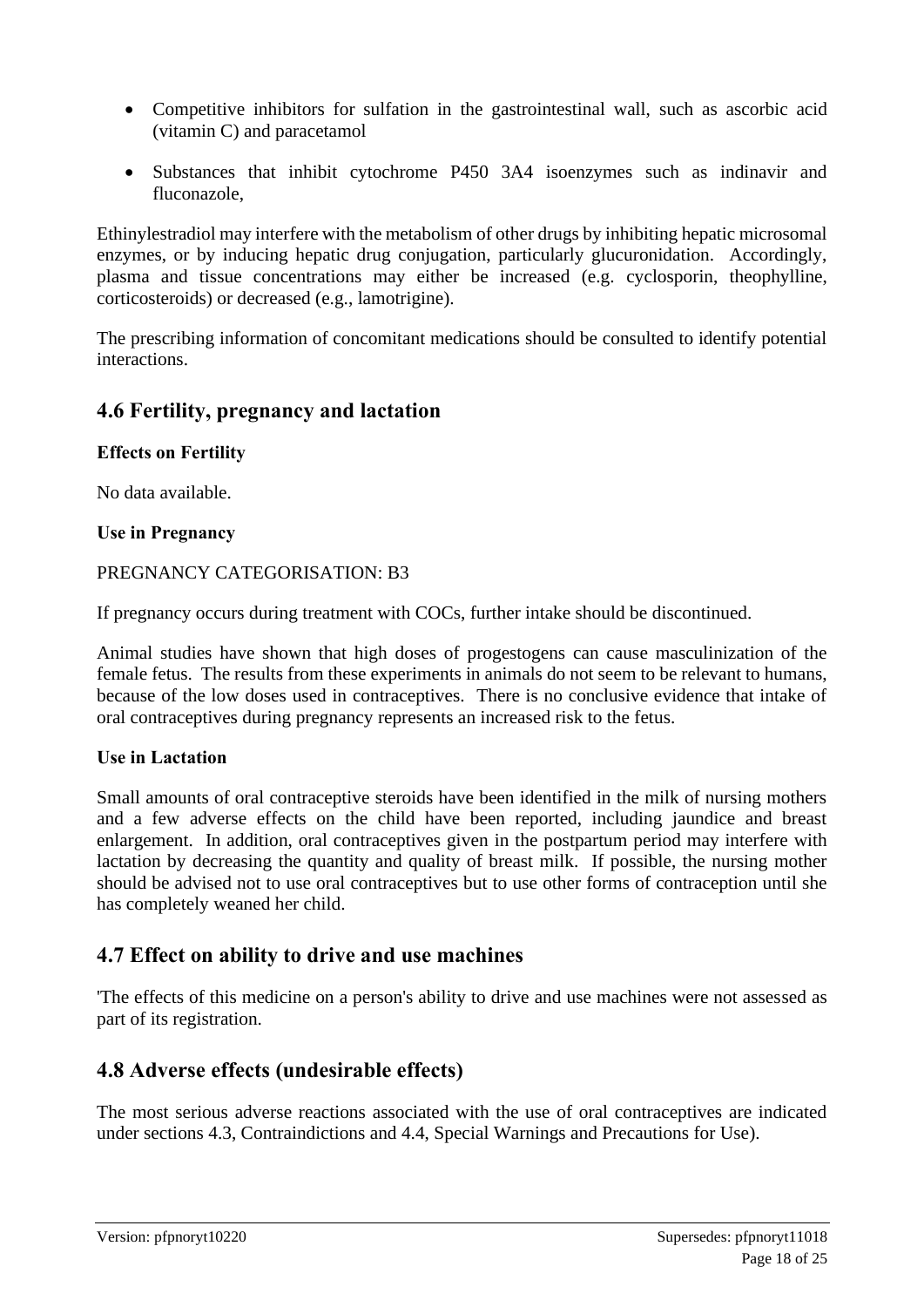Use of COCs has been associated with increased risk of the following:

- Arterial and venous thrombotic and thromboembolic events, including myocardial infarction, stroke, transient ischemic attack, venous thrombosis and pulmonary embolism
- Cervical intraepithelial neoplasia and cervical cancer
- Breast cancer diagnosis
- Benign hepatic tumours (e.g., focal nodular hyperplasia, hepatic adenoma)

Adverse reactions are listed below according to system organ class and the following CIOMS frequency categories:

| Very common: | $\geq 10\%$      |
|--------------|------------------|
| Common:      | $≥1\%$ and <10\% |
| Uncommon:    | ≥0.1% and <1%    |
| Rare:        | ≥0.01% and <0.1% |
| Very rare:   | $< 0.01\%$       |

#### **System Organ Class Adverse Reaction**

#### *Cardiac disorders*

#### *Infections and infestations*

| Common |  | Vaginitis, including candidiasis |
|--------|--|----------------------------------|
|        |  |                                  |

#### *Musculoskeletal and connective tissue disorders*

| Not known | Muscle spasms, back pain |  |
|-----------|--------------------------|--|
|-----------|--------------------------|--|

#### *Neoplasms benign, malignant, and unspecified*

| Very Rare | Hepatocellular carcinomas |
|-----------|---------------------------|
|-----------|---------------------------|

#### Not known Carcinomas, benign liver tumours

#### *Immune system disorders*

Rare Anaphylactic/anaphylactoid reactions, including very rare cases of urticaria, angioedema, and severe reactions with respiratory and circulatory symptoms

Very Rare Exacerbation of systemic lupus erythematosus

Other reactions of possible immunologic origin may be listed under other organ system subheadings.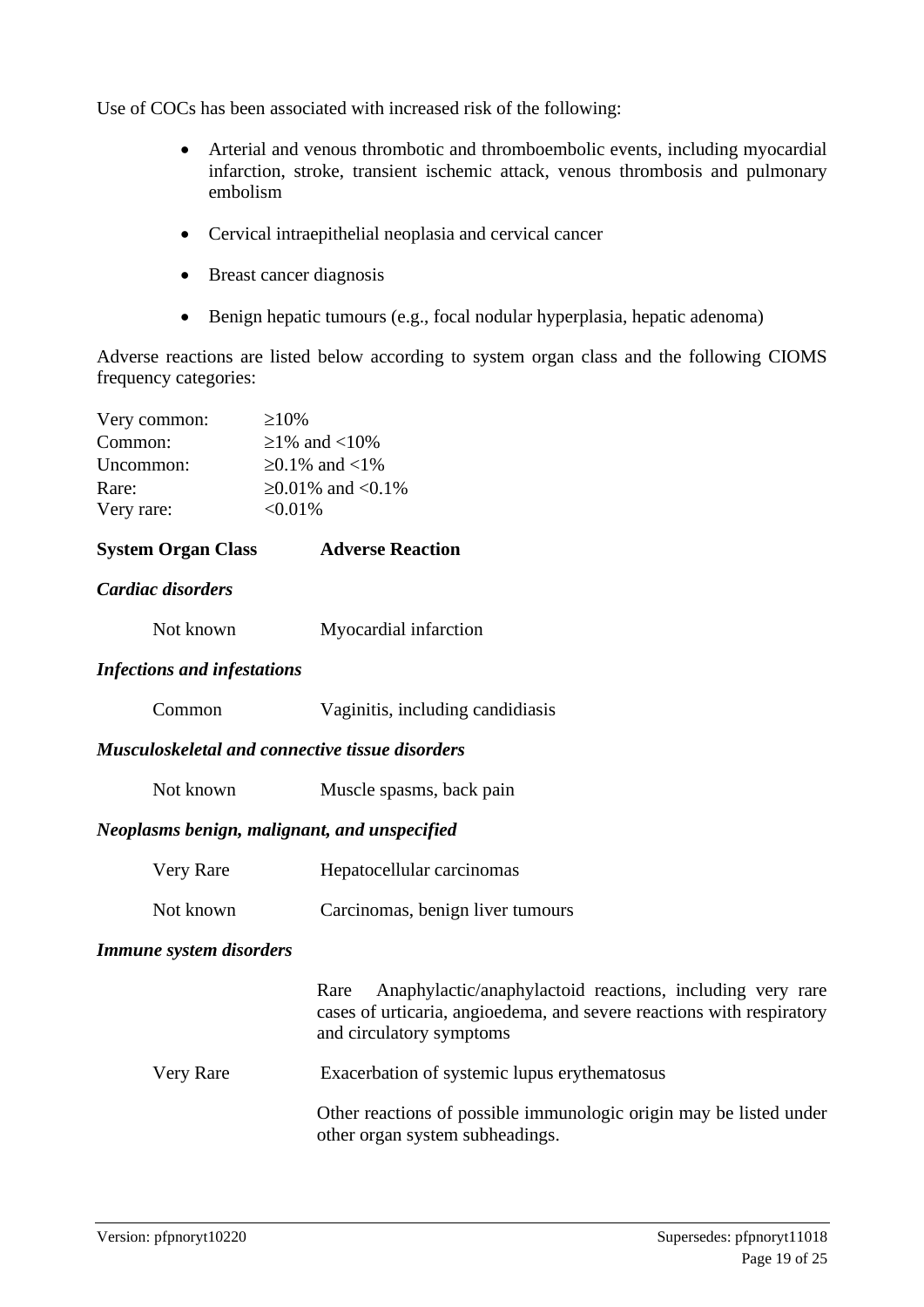#### *Metabolism and nutrition disorders*

| Uncommon                          | Changes in appetite (increase or decrease)                                                                                                            |
|-----------------------------------|-------------------------------------------------------------------------------------------------------------------------------------------------------|
| Rare                              | Glucose intolerance                                                                                                                                   |
| Very Rare                         | Exacerbation of porphyria                                                                                                                             |
| Not known                         | Reduced tolerance to carbohydrates, vitamin B6 deficiency                                                                                             |
| Psychiatric disorders             |                                                                                                                                                       |
| Common                            | Mood changes, including depression, changes in libido                                                                                                 |
| Nervous system disorders          |                                                                                                                                                       |
| Very common                       | Headache, including migraines                                                                                                                         |
| Common                            | Nervousness, dizziness                                                                                                                                |
| Very Rare                         | Exacerbation of chorea                                                                                                                                |
| Eye disorders                     |                                                                                                                                                       |
| Rare                              | Intolerance to contact lenses                                                                                                                         |
| Very Rare                         | Optic neuritis*, retinal vascular thrombosis                                                                                                          |
| Not known                         | Change in corneal curvature (steepening), cataracts                                                                                                   |
| Vascular disorders                |                                                                                                                                                       |
| Very Rare                         | Aggravation of varicose veins                                                                                                                         |
| Not known                         | Arterial thromboembolism, cerebral haemorrhage, cerebral<br>thrombosis, mesenteric thrombosis, pulmonary embolism,<br>thromboph lebitis, hypertension |
| <b>Gastrointestinal disorders</b> |                                                                                                                                                       |
| Common                            | Nausea, vomiting, abdominal pain                                                                                                                      |
| Uncommon                          | Abdominal cramps, bloating                                                                                                                            |
| Very Rare                         | Pancreatitis, ischaemic colitis                                                                                                                       |
| Not known                         | Inflammatory bowel disease (Crohn's Disease, ulcerative colitis),<br>dyspepsia                                                                        |
| <b>Hepatobiliary disorders</b>    |                                                                                                                                                       |

Rare Cholestatic jaundice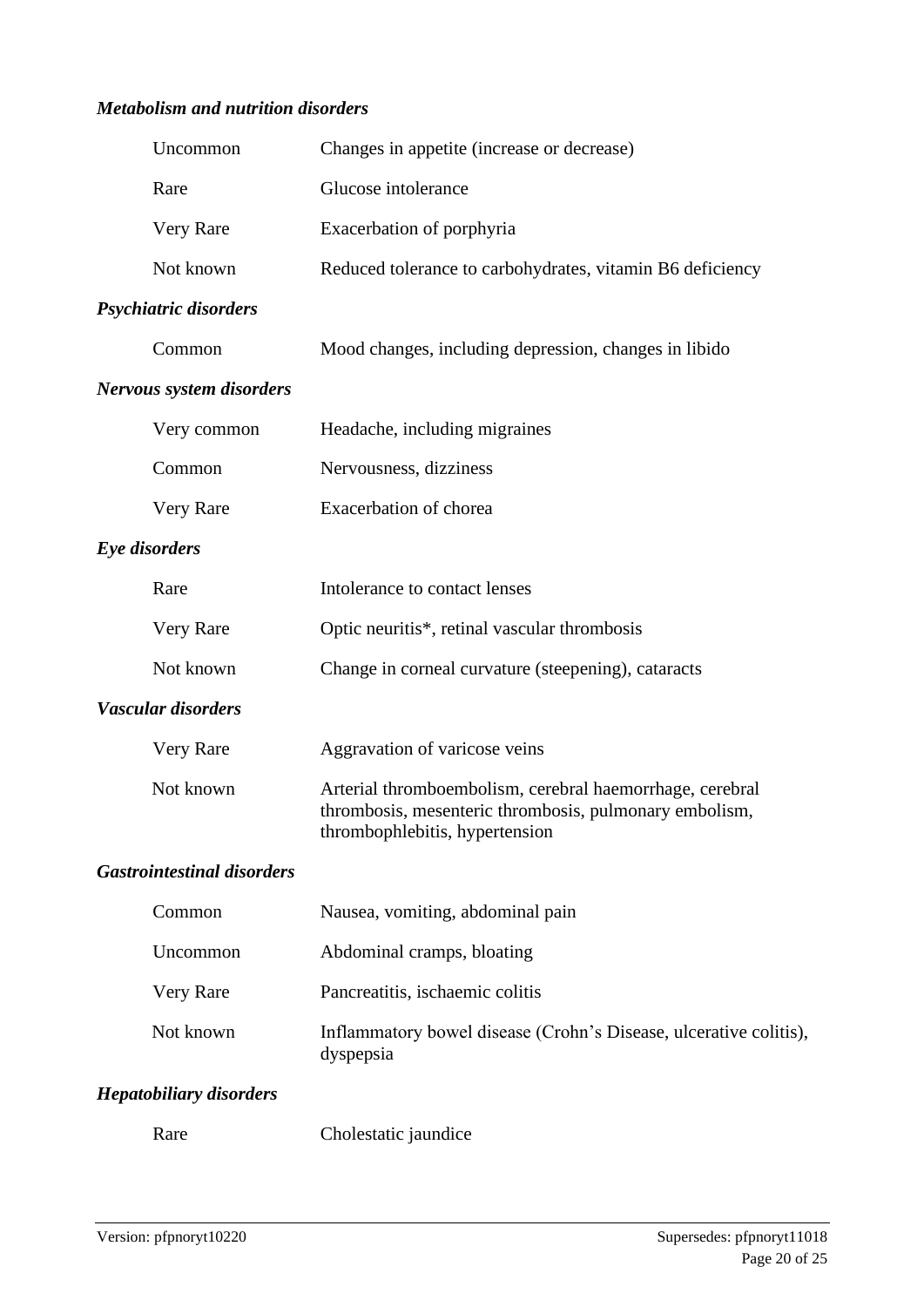| Very Rare | Gallbladder disease, including gallstones**                                                |
|-----------|--------------------------------------------------------------------------------------------|
| Not known | Hepatocellular injury (e.g. hepatitis, hepatic function abnormal),<br>Budd-Chiari syndrome |

#### *Skin and subcutaneous tissue disorders*

| Common           | Acne                                                             |
|------------------|------------------------------------------------------------------|
| Uncommon         | Rash, chloasma (melasma), which may persist, hirsutism, alopecia |
| Rare             | Erythema nodosum                                                 |
| <b>Very Rare</b> | Erythema multiforme                                              |
| Not known        | Loss of scalp hair, haemorrhagic eruption, photosensitivity      |

#### *Renal and urinary disorders*

| Very Rare | Haemolytic uraemic syndrome                     |
|-----------|-------------------------------------------------|
| Not known | Impaired renal function, cystitis-like syndrome |

#### *Reproductive system and breast disorders*

| Very common | Breakthrough bleeding/spotting                                                                                                                          |
|-------------|---------------------------------------------------------------------------------------------------------------------------------------------------------|
| Common      | Breast pain, tenderness, enlargement, secretion; dysmenorrhoea,<br>change in menstrual flow, change in cervical ectropion and<br>secretion, amenorrhoea |
| Not known   | Diminution in lactation when given immediately postpartum,<br>temporary infertility after discontinuation of treatment, pre-<br>menstrual syndrome      |

#### *General disorders and administration site conditions*

| Common | Fluid retention/oedema |
|--------|------------------------|
|        |                        |

Not known Fatigue

### *Investigations*

| Common   | Changes in weight (increase or decrease)                                                     |
|----------|----------------------------------------------------------------------------------------------|
| Uncommon | Increase in blood pressure; changes in serum lipid levels, including<br>hypertriglyceridemia |
| Rare     | Decrease in serum folate levels***                                                           |

\* Optic neuritis may lead to partial or complete loss of vision.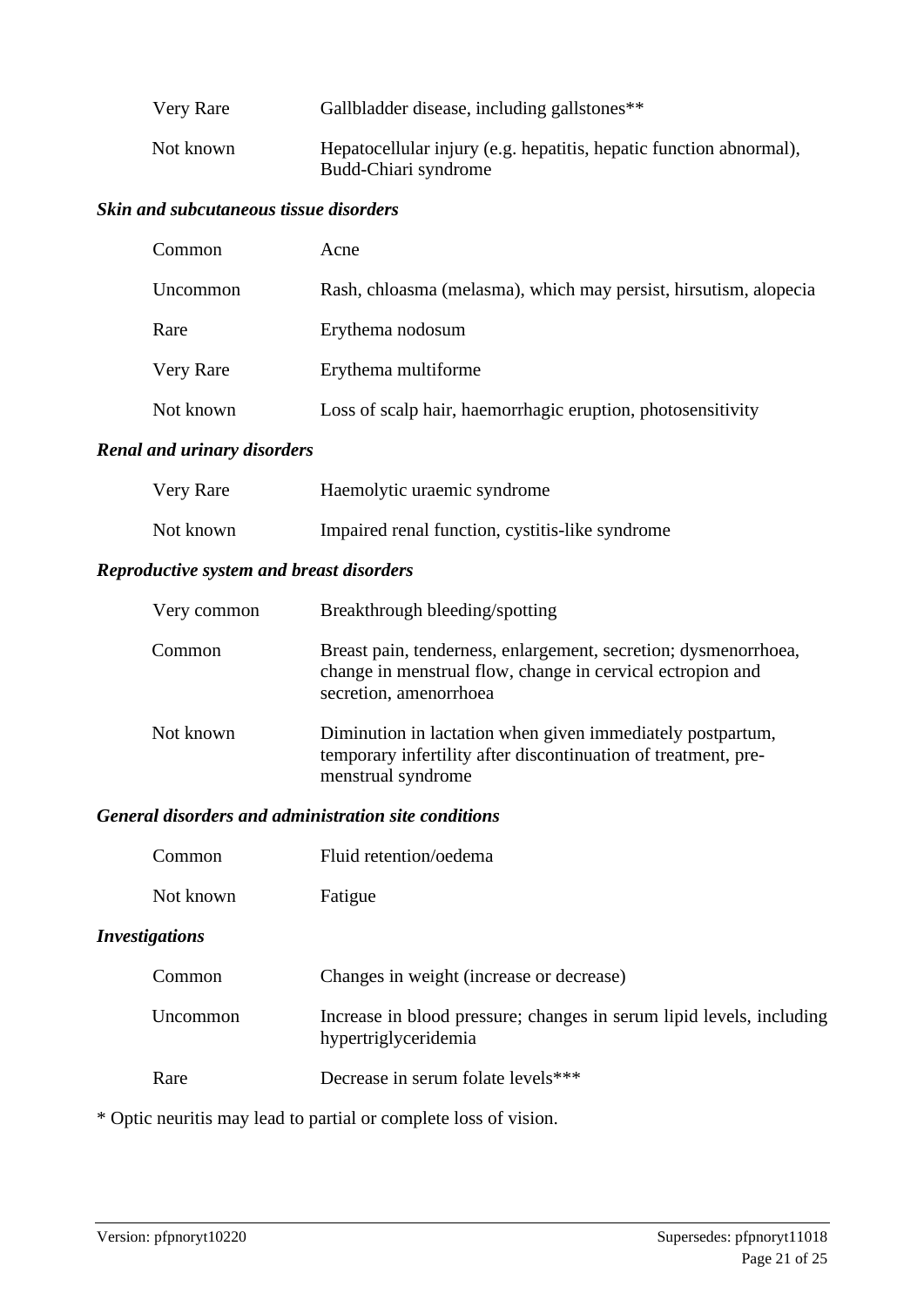\*\* COCs may worsen existing gallbladder disease and may accelerate the development of this disease in previously asymptomatic women.

\*\*\* Serum folate levels may be depressed by COC therapy. This may be of clinical significance if the woman becomes pregnant shortly after discontinuing COCs.

#### **Reporting Suspected Adverse Effects**

Reporting suspected adverse reactions after registration of the medicinal product is important. It allows continued monitoring of the benefit-risk balance of the medicinal product. Healthcare professionals are asked to report any suspected adverse reactions at www.tga.gov.au/reportingproblems.

### **4.9 Overdose**

#### **Signs and symptoms**

Exact toxic doses have not been determined. When oral contraceptives are the sole medication taken as an acute overdose, the patient may remain clinically well. Overdosage may cause nausea, vomiting, breast tenderness, dizziness, abdominal pain, drowsiness/fatigue and withdrawal bleeding may occur in females.

#### **Recommended treatment**

In the case of overdosage or accidental ingestion, the patient should be observed and given supportive treatment, as there is no specific antidote.

For information on the management of overdose, contact the Poisons Information Centre on 13 11 26 (Australia).

# **5. PHARMACOLOGICAL PROPERTIES**

### **5.1 Pharmacodynamic properties**

#### **Mechanism of action**

Progestin-estrogen combination products prevent ovulation by suppressing secretion of folliclestimulating hormone (FSH) and leutinising hormone (LH). As a consequence, secretion of all ovarian steroids, including estrogen, progesterone, and androgen is also suppressed. Combination products may also exert minor direct inhibitory effects on the reproductive tract, such as altering cervical mucus to decrease sperm penetration, and decreasing the motility and secretions of the fallopian tubes and uterus.

#### **Clinical trials**

No data available.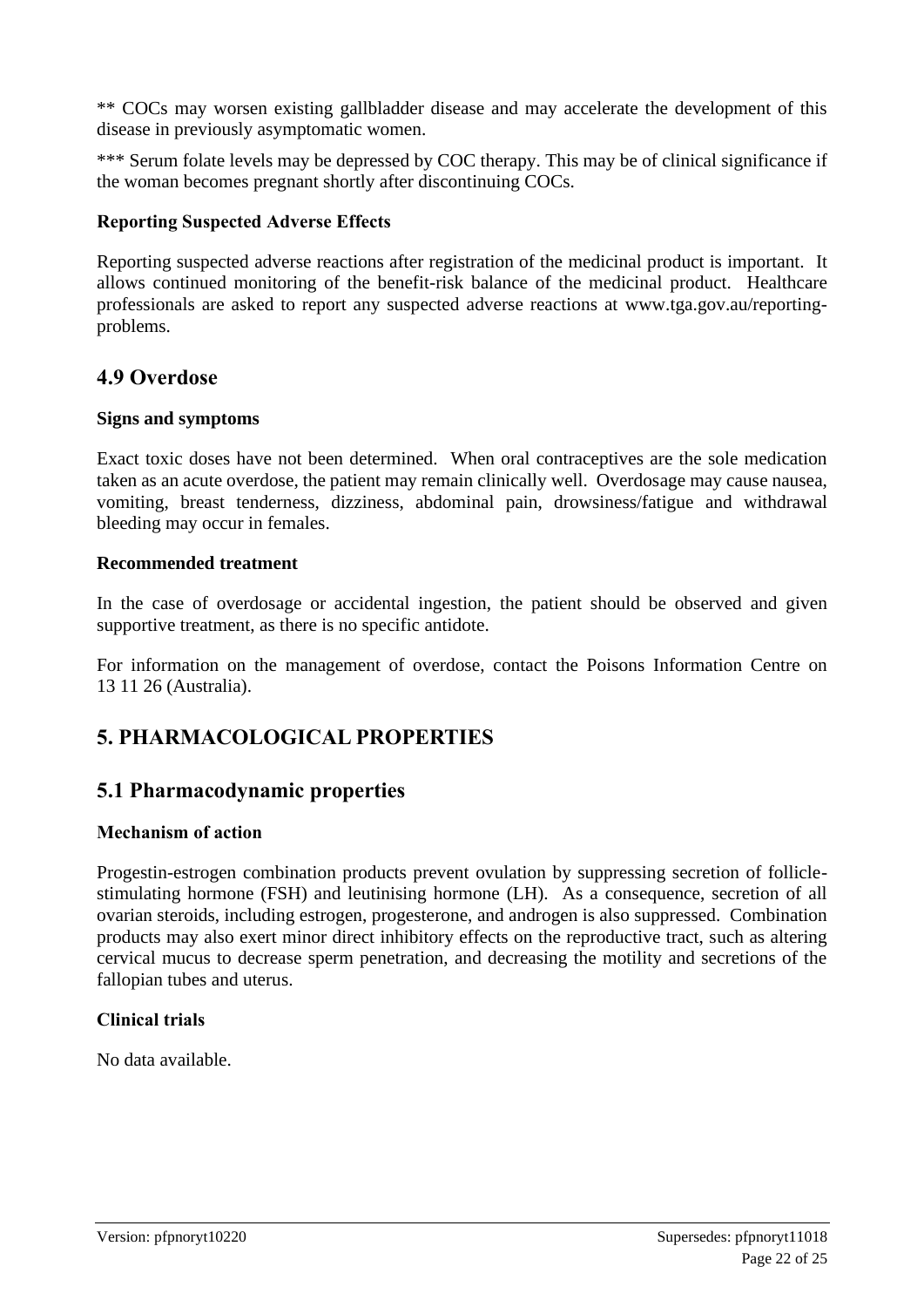# **5.2 Pharmacokinetic properties**

### **Absorption**

Following oral administration, the absolute bioavailability of norethisterone is about 65%.

#### **Distribution**

In the plasma, about 80% of norethisteroneis bound to sex hormone binding globulin and albumin. The time to peak plasma concentration ranges from 0.5 to 4 hours, being more delayed as the dose increases.

#### **Metabolism**

Norethisterone undergoes extensive first-pass metabolism. Mestranol undergoes rapid hepatic demethylation to ethinylestradiol, its active form.

#### **Excretion**

The elimination half-life is about 5-14 hours. Norethisterone is partially eliminated, mainly as metabolites, in the faeces via biliary excretion.

Excretion of mestranol is primarily renal. The biological half-life is about 50 hours.

# **5.3 Preclinical safety data**

#### **Carcinogenicity**

No data available.

#### **Genotoxicity**

No data available.

# **6. PHARMACEUTICAL PARTICULARS**

### **6.1 List of excipients**

#### White active tablet

Magnesium stearate, Povidone, Maize starch, Lactose monohydrate.

Orange placebo tablet

Magnesium stearate, Microcrystalline cellulose, Lactose,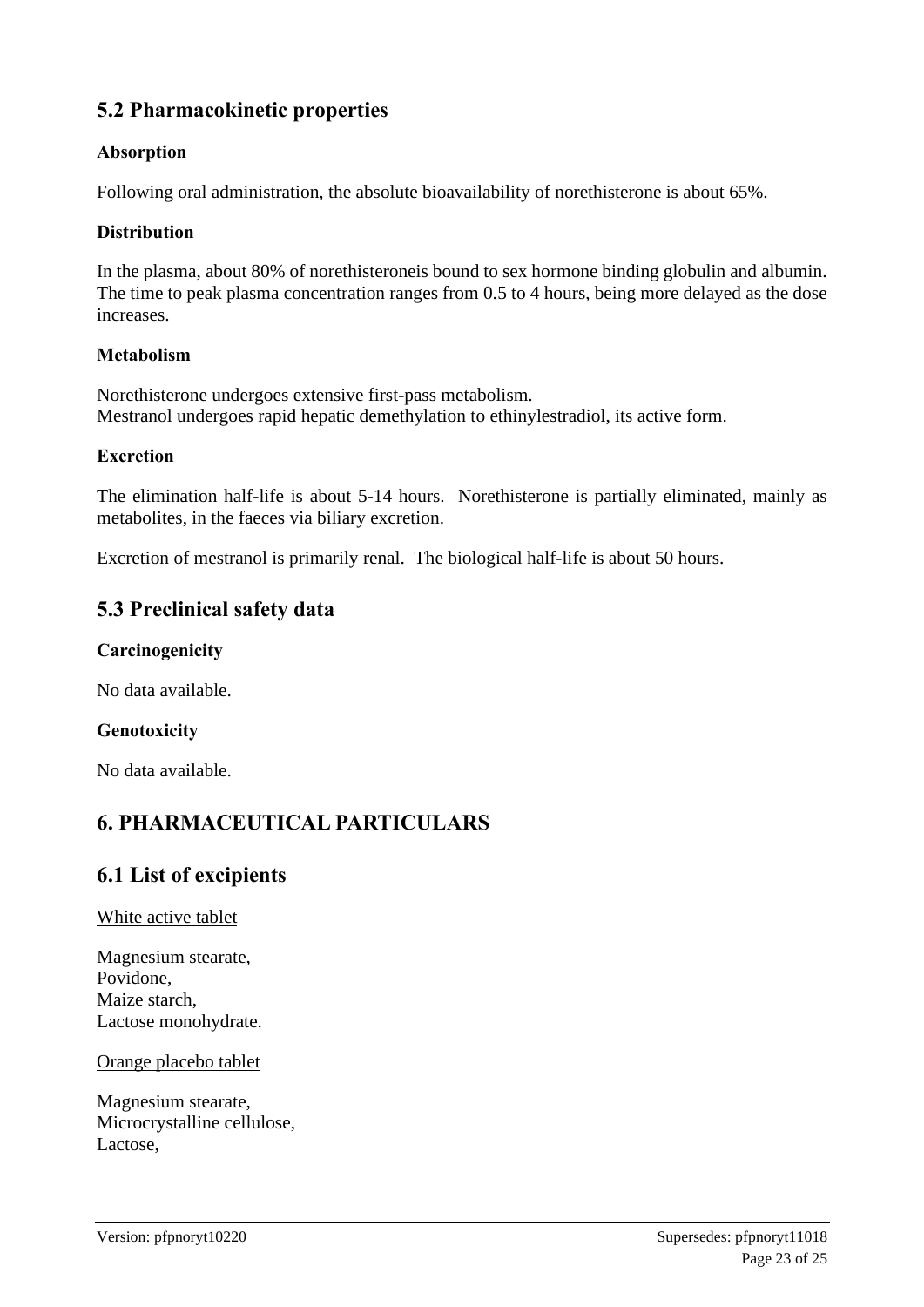Lactose monohydrate, Sunset yellow FCF.

### **6.2 Incompatibilities**

Incompatibilities were either not assessed or not identified as part of the registration of this medicine.

# **6.3 Shelf life**

In Australia, information on the shelf life can be found on the public summary of the Australian Register of Therapeutic Goods (ARTG). The expiry date can be found on the packaging.

### **6.4 Special precautions for storage**

Stored below 25°C.

### **6.5 Nature and contents of container**

NORINYL-1 28 day tablets are presented in PVC/aluminium blister.

Four month pack contains four blisters.

### **6.6 Special precautions for disposal**

In Australia, any unused medicine or waste material should be disposed of by taking to your local pharmacy.

# **6.7 Physicochemical properties**

#### **Chemical structure**



#### **CAS number**

Norethisterone Mestranol